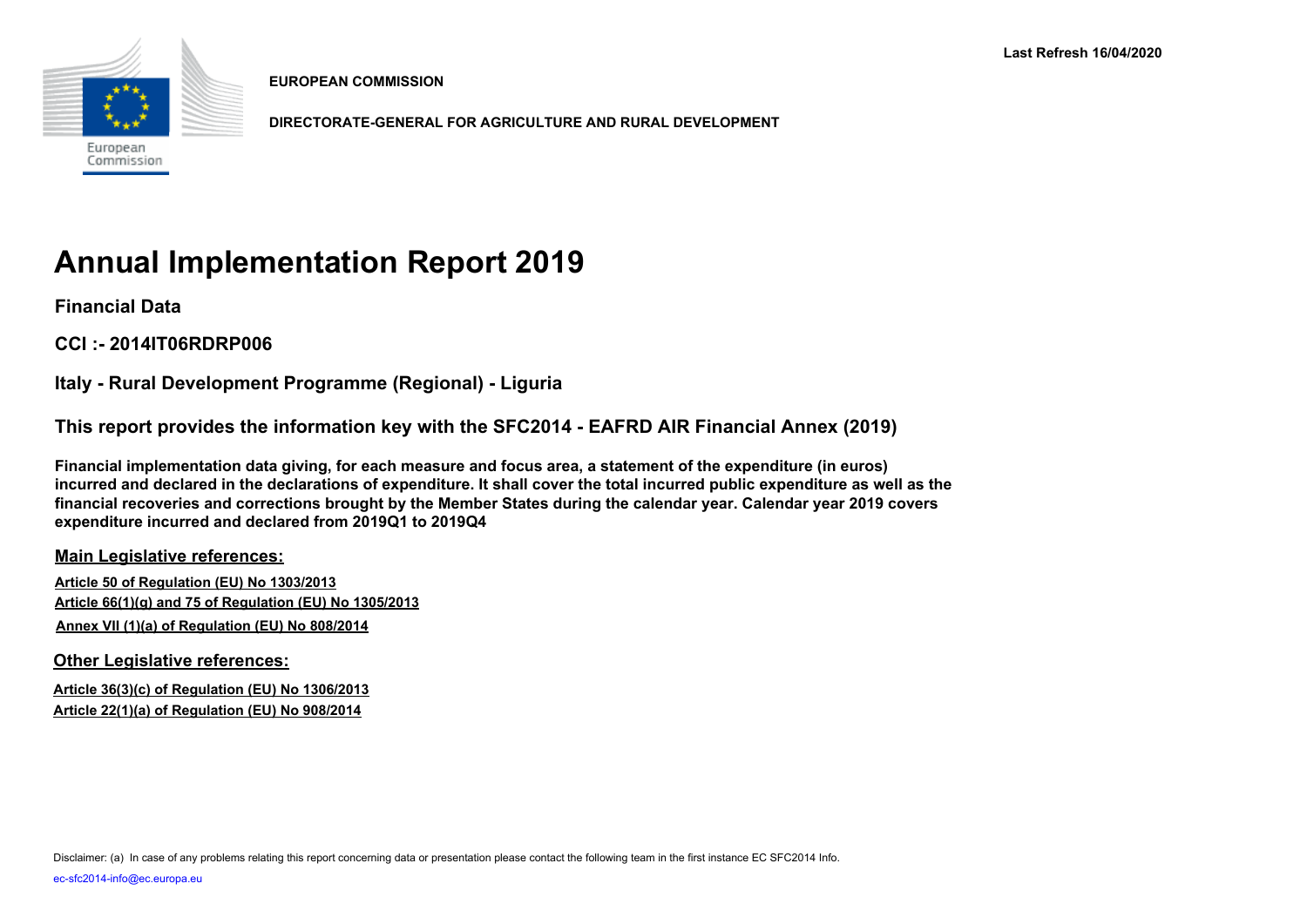#### Table 1.1 - Financial implementation per focus area (2019Q1 to 2019Q4)

\*Disclaimer: Data are those submitted by the Paying Agency in the quarterly declarations of expenditure

## **Measure code: M01 (Knowledge)**

| <b>Union Contribution</b><br>(EAFRD) before<br>adjustments |                              |                          |                            |                          | <b>Union contribution (EAFRD)</b><br>financial and other adjustments |                             | <b>Total Union</b><br><b>Contribution</b> |
|------------------------------------------------------------|------------------------------|--------------------------|----------------------------|--------------------------|----------------------------------------------------------------------|-----------------------------|-------------------------------------------|
| <b>Focus Area / Priority</b>                               | $01/01/2019 -$<br>31/03/2019 | 01/04/2019<br>30/06/2019 | 01/07/2019 -<br>15/10/2019 | 16/10/2019<br>31/12/2019 | <b>Irregularities or</b><br>negligence<br>recovered by MS            | <b>Other</b><br>adjustments | (EAFRD) after<br>adjustments              |
| 2A                                                         | 14,677.52                    | 10.281.05                | 29,931.38                  | 130,553.66               |                                                                      |                             | 185,443.61                                |
| 2B                                                         | 7,868.99                     |                          | 2,283.10                   | 14,452.80                |                                                                      |                             | 24,604.89                                 |
| 3A                                                         | 5,666.06                     |                          | 9.829.10                   | 18,720.61                |                                                                      |                             | 34,215.77                                 |
| 3B                                                         |                              |                          |                            | 2,978.51                 |                                                                      |                             | 2,978.51                                  |
| 5C                                                         |                              |                          |                            |                          |                                                                      |                             | 0.00                                      |
| 5E                                                         |                              |                          |                            |                          |                                                                      |                             | 0.00                                      |
| 6A                                                         | 787.06                       |                          | 17,894.43                  | 13,483.57                |                                                                      |                             | 32,165.06                                 |
| <b>P4</b>                                                  | 2.272.35                     | 15.213.08                | 32,938.30                  | 46.999.34                |                                                                      |                             | 97,423.07                                 |
| <b>TOTAL</b>                                               | 31.271.98                    | 25,494.13                | 92.876.31                  | 227,188.49               |                                                                      |                             | 376,830.91                                |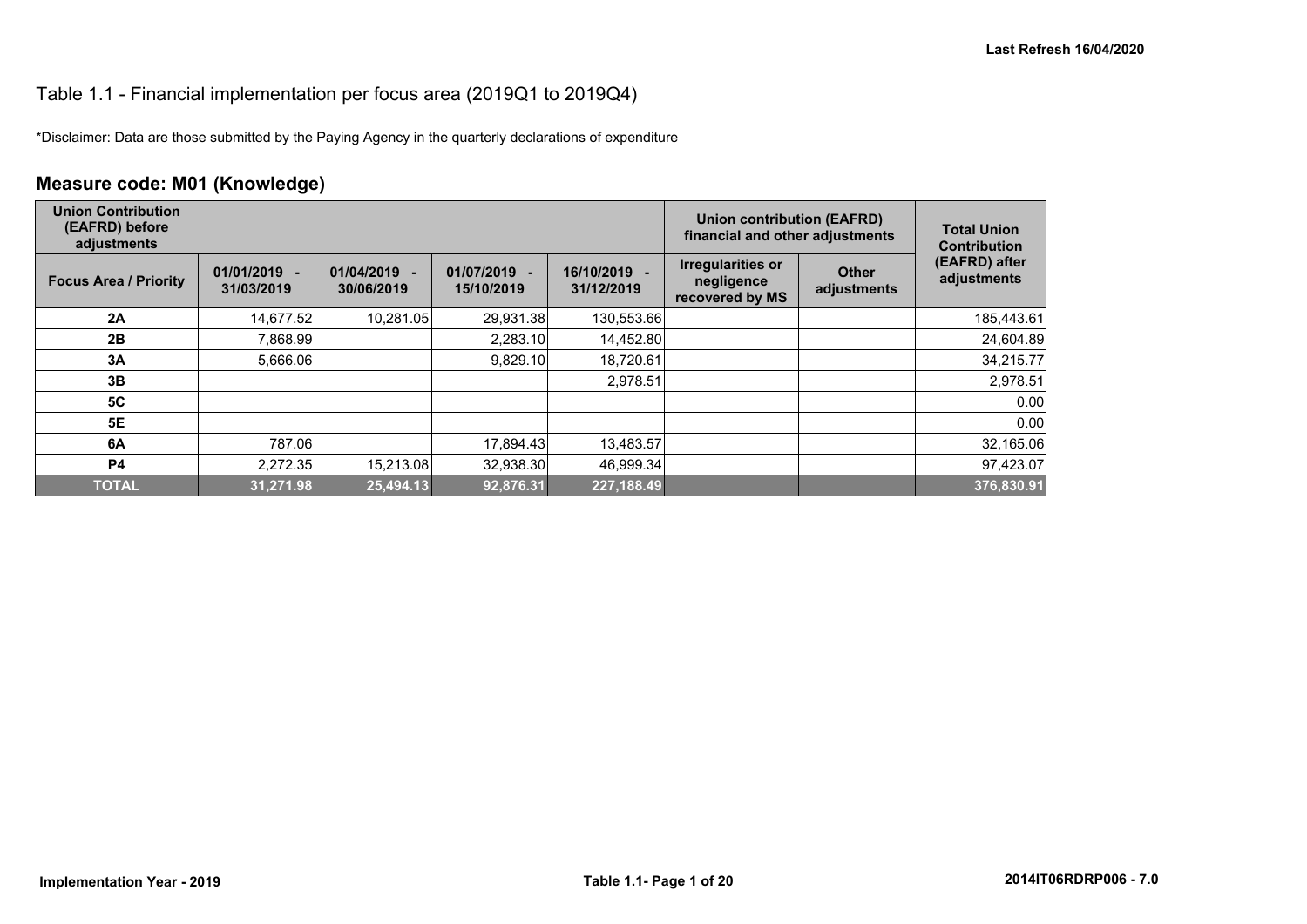## **Measure code: M02 (Advisory services)**

| <b>Union Contribution</b><br>(EAFRD) before<br>adjustments |                              |                              |                            |                            | <b>Union contribution (EAFRD)</b><br>financial and other adjustments |                             | <b>Total Union</b><br><b>Contribution</b> |
|------------------------------------------------------------|------------------------------|------------------------------|----------------------------|----------------------------|----------------------------------------------------------------------|-----------------------------|-------------------------------------------|
| <b>Focus Area / Priority</b>                               | $01/01/2019$ -<br>31/03/2019 | $01/04/2019 -$<br>30/06/2019 | 01/07/2019 -<br>15/10/2019 | 16/10/2019 -<br>31/12/2019 | <b>Irregularities or</b><br>negligence<br>recovered by MS            | <b>Other</b><br>adjustments | (EAFRD) after<br>adjustments              |
| 2A                                                         |                              |                              |                            |                            |                                                                      |                             | 0.00                                      |
| 2B                                                         |                              |                              |                            |                            |                                                                      |                             | 0.00                                      |
| 3A                                                         |                              |                              |                            |                            |                                                                      |                             | 0.00                                      |
| 3B                                                         |                              |                              |                            |                            |                                                                      |                             | 0.00                                      |
| <b>5C</b>                                                  |                              |                              |                            |                            |                                                                      |                             | 0.00                                      |
| 6A                                                         |                              |                              |                            |                            |                                                                      |                             | 0.00                                      |
| <b>P4</b>                                                  |                              |                              |                            |                            |                                                                      |                             | 0.00                                      |
| <b>TOTAL</b>                                               |                              |                              |                            |                            |                                                                      |                             | 0.00                                      |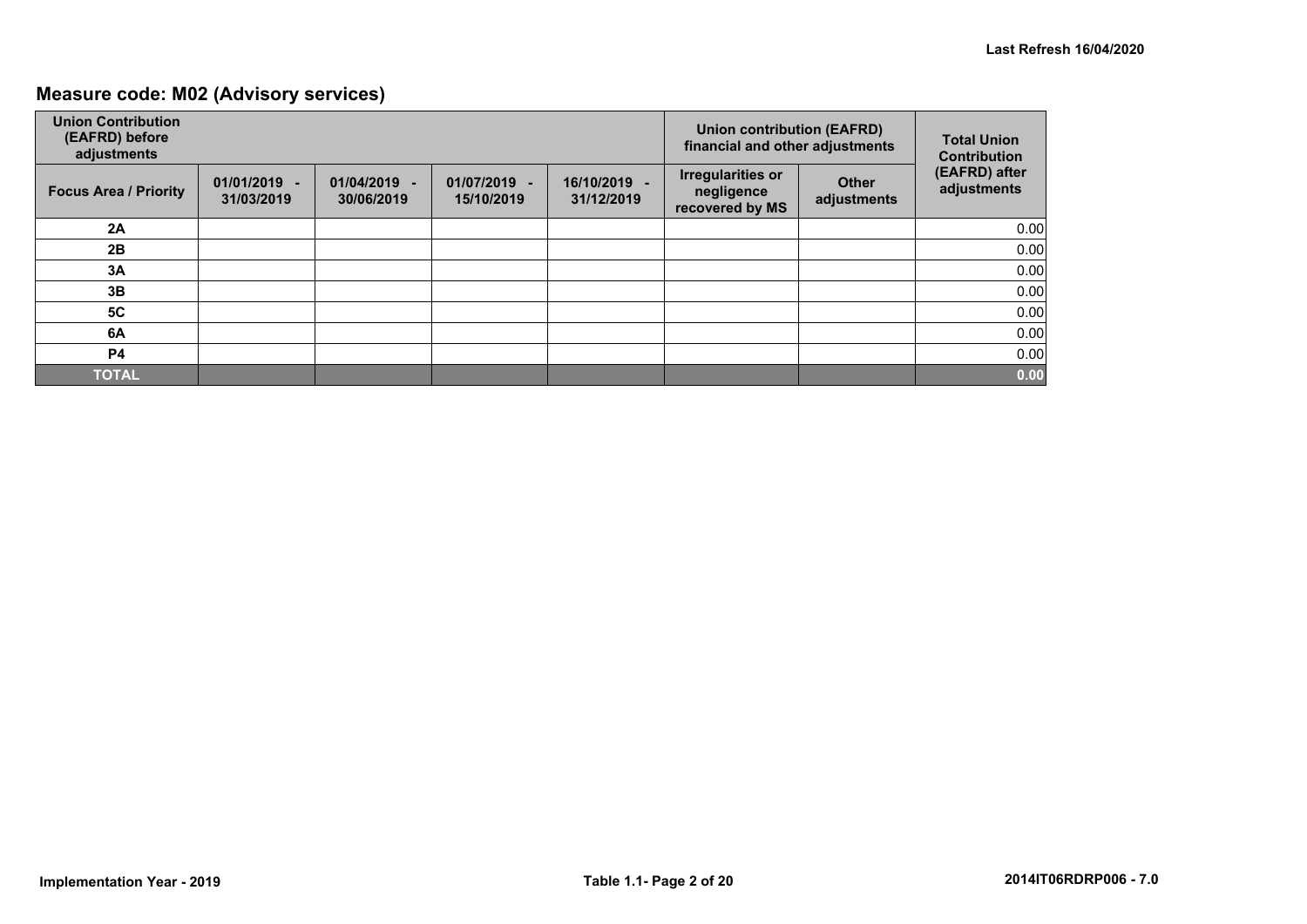## **Measure code: M03 (Quality schemes)**

| <b>Union Contribution</b><br>(EAFRD) before<br>adiustments |                              |                          |                            |                          | Union contribution (EAFRD)<br>financial and other adjustments |                             | <b>Total Union</b><br><b>Contribution</b> |
|------------------------------------------------------------|------------------------------|--------------------------|----------------------------|--------------------------|---------------------------------------------------------------|-----------------------------|-------------------------------------------|
| <b>Focus Area / Priority</b>                               | $01/01/2019$ -<br>31/03/2019 | 01/04/2019<br>30/06/2019 | 01/07/2019 -<br>15/10/2019 | 16/10/2019<br>31/12/2019 | <b>Irregularities or</b><br>negligence<br>recovered by MS     | <b>Other</b><br>adjustments | (EAFRD) after<br>adjustments              |
| 3A                                                         |                              | 5.698.69                 | 117.307.63                 | 112.491.87               | $-646.64$                                                     |                             | 234,851.55                                |
| <b>TOTAL</b>                                               |                              | 5,698.69                 | 117,307.63                 | 112,491.87               | $-646.64$                                                     |                             | 234,851.55                                |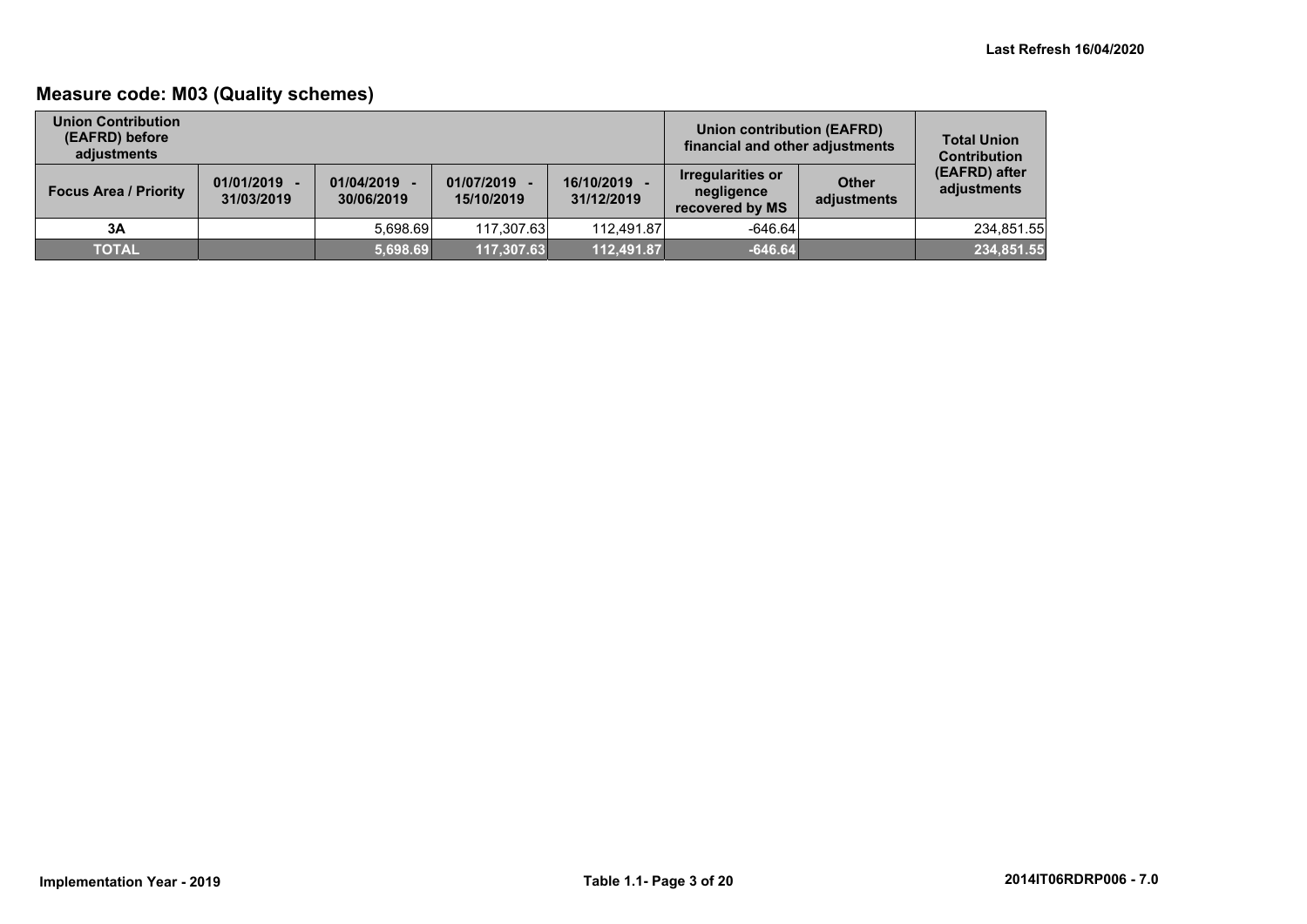## **Measure code: M04 (Physical Investment)**

| <b>Union Contribution</b><br>(EAFRD) before<br>adjustments |                              |                          |                            | Union contribution (EAFRD)<br>financial and other adjustments | <b>Total Union</b><br><b>Contribution</b>          |                      |                              |
|------------------------------------------------------------|------------------------------|--------------------------|----------------------------|---------------------------------------------------------------|----------------------------------------------------|----------------------|------------------------------|
| <b>Focus Area / Priority</b>                               | $01/01/2019 -$<br>31/03/2019 | 01/04/2019<br>30/06/2019 | 01/07/2019 -<br>15/10/2019 | 16/10/2019<br>31/12/2019                                      | Irregularities or<br>negligence<br>recovered by MS | Other<br>adjustments | (EAFRD) after<br>adjustments |
| 2A                                                         | 578,139.29                   | 507.294.53               | 900.523.24                 | 5.460.470.20                                                  | $-51.390.89$                                       |                      | 7,395,036.37                 |
| 3A                                                         |                              |                          | 17.530.68                  | 259,726.07                                                    |                                                    |                      | 277,256.75                   |
| P4                                                         | 335,965.00                   | 143,181.99               | 127.237.02                 | 162,074.16                                                    | $-18,111.79$                                       |                      | 750,346.38                   |
| <b>TOTAL</b>                                               | 914,104.29                   | 650,476.52               | 1,045,290.94               | 5,882,270.43                                                  | $-69,502.68$                                       |                      | 8,422,639.50                 |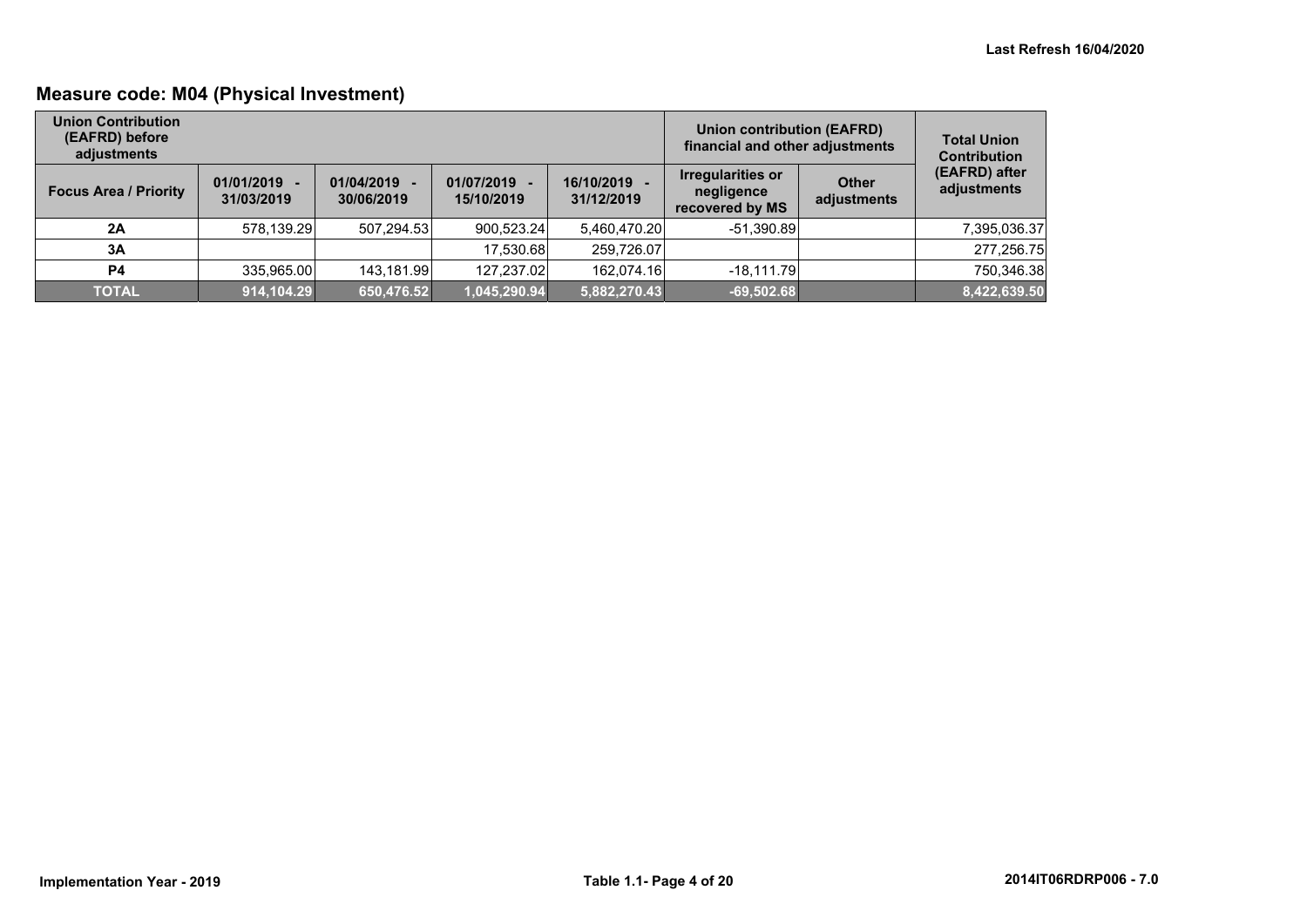## **Measure code: M05 (Restoring agricultural potential)**

| <b>Union Contribution</b><br>(EAFRD) before<br>adiustments |                              |                          |                            | Union contribution (EAFRD)<br>financial and other adjustments | <b>Total Union</b><br><b>Contribution</b>                 |                             |                              |
|------------------------------------------------------------|------------------------------|--------------------------|----------------------------|---------------------------------------------------------------|-----------------------------------------------------------|-----------------------------|------------------------------|
| <b>Focus Area / Priority</b>                               | $01/01/2019 -$<br>31/03/2019 | 01/04/2019<br>30/06/2019 | 01/07/2019 -<br>15/10/2019 | 16/10/2019<br>31/12/2019                                      | <b>Irregularities or</b><br>negligence<br>recovered by MS | <b>Other</b><br>adjustments | (EAFRD) after<br>adjustments |
| 3B                                                         |                              |                          | 154.914.16                 | 513.780.59                                                    |                                                           |                             | 668.694.75                   |
| <b>TOTAL</b>                                               |                              |                          | 154,914.16                 | 513,780.59                                                    |                                                           |                             | 668,694.75                   |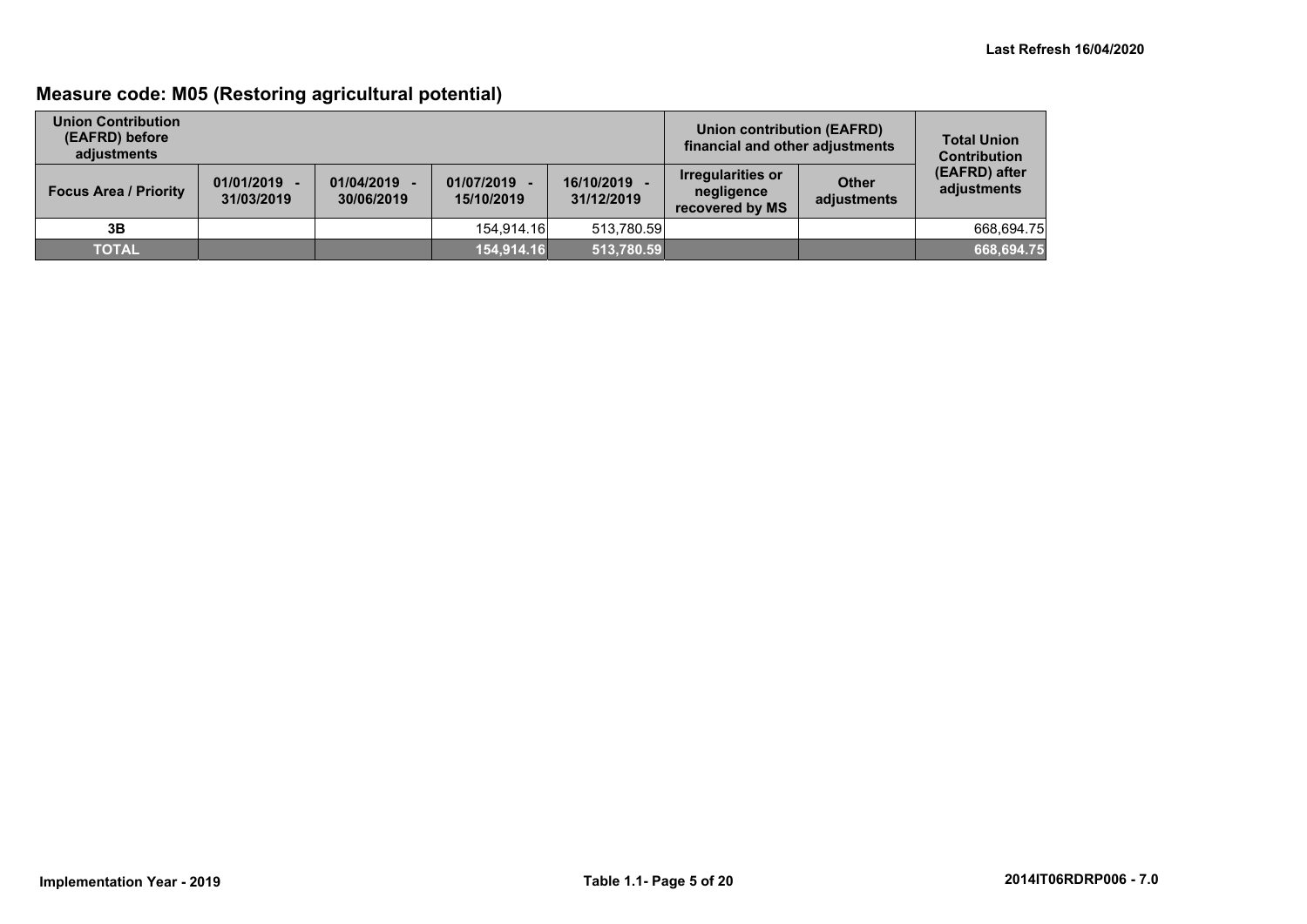## **Measure code: M06 (Farm and business development)**

| <b>Union Contribution</b><br>(EAFRD) before<br>adjustments |                              |                          |                            |                            | <b>Union contribution (EAFRD)</b><br>financial and other adjustments |                             | <b>Total Union</b><br><b>Contribution</b> |
|------------------------------------------------------------|------------------------------|--------------------------|----------------------------|----------------------------|----------------------------------------------------------------------|-----------------------------|-------------------------------------------|
| <b>Focus Area / Priority</b>                               | $01/01/2019 -$<br>31/03/2019 | 01/04/2019<br>30/06/2019 | 01/07/2019 -<br>15/10/2019 | 16/10/2019 -<br>31/12/2019 | <b>Irregularities or</b><br>negligence<br>recovered by MS            | <b>Other</b><br>adjustments | (EAFRD) after<br>adjustments              |
| 2A                                                         | 141,399.81                   | 19,780.50                | 101,644.73                 | 676,205.42                 |                                                                      |                             | 939,030.46                                |
| 2B                                                         | 91.117.60                    | 97.994.40                | 304.728.20                 | 898,565.67                 | $-11,174.80$                                                         |                             | 1,381,231.07                              |
| 5C                                                         |                              |                          | 21,514.85                  |                            |                                                                      |                             | 21,514.85                                 |
| 6A                                                         | 6,876.80                     | 5,587.40                 | 28,366.80                  | 45,129.00                  | $-7,306.60$                                                          |                             | 78,653.40                                 |
| <b>TOTAL</b>                                               | 239,394.21                   | 123,362.30               | 456,254.58                 | 1,619,900.09               | $-18,481.40$                                                         |                             | 2,420,429.78                              |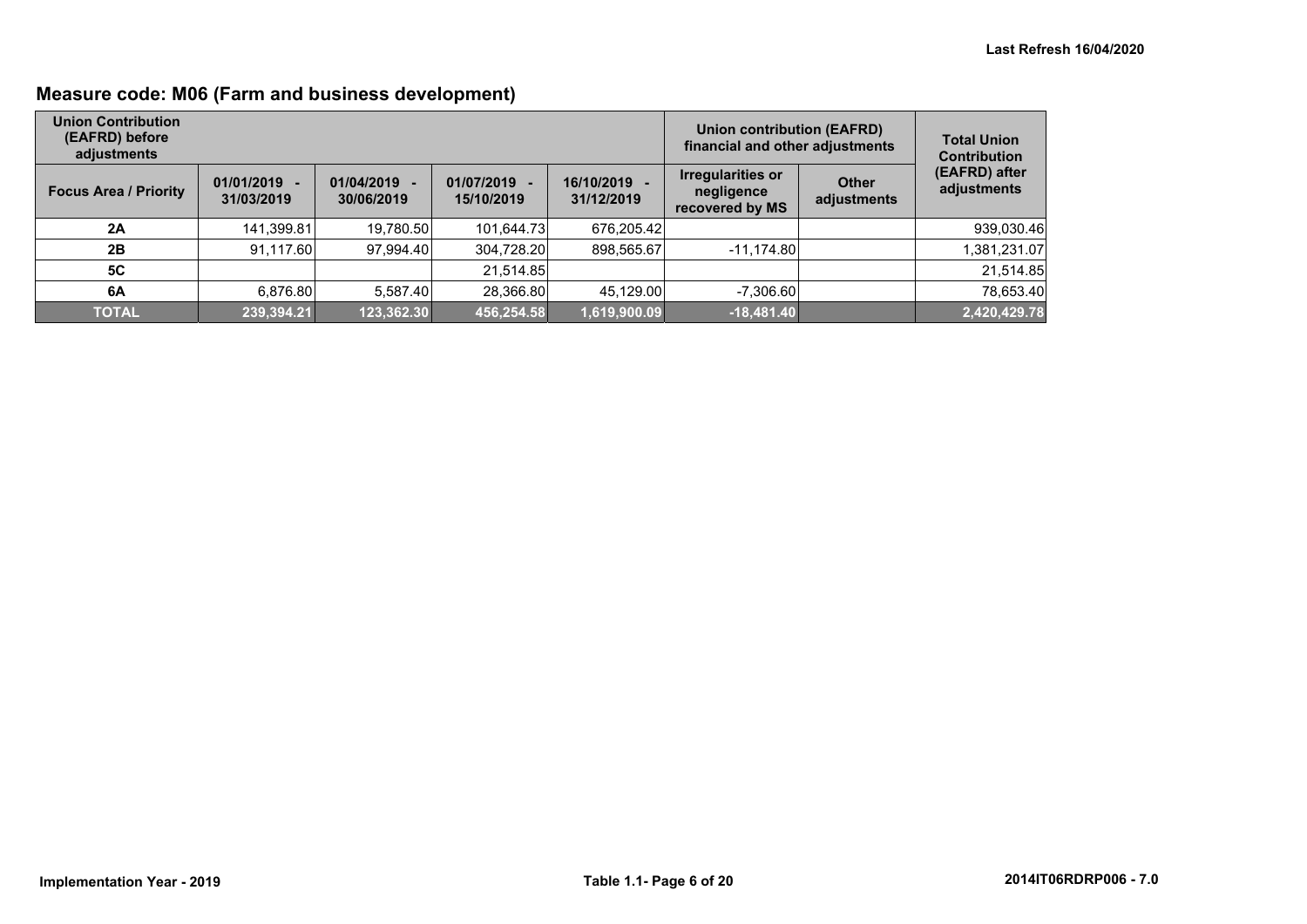## **Measure code: M07 (Basic services)**

| <b>Union Contribution</b><br>(EAFRD) before<br>adjustments |                              |                          |                            | <b>Union contribution (EAFRD)</b><br>financial and other adjustments | <b>Total Union</b><br><b>Contribution</b>                 |                             |                              |
|------------------------------------------------------------|------------------------------|--------------------------|----------------------------|----------------------------------------------------------------------|-----------------------------------------------------------|-----------------------------|------------------------------|
| <b>Focus Area / Priority</b>                               | $01/01/2019 -$<br>31/03/2019 | 01/04/2019<br>30/06/2019 | 01/07/2019 -<br>15/10/2019 | 16/10/2019<br>31/12/2019                                             | <b>Irregularities or</b><br>negligence<br>recovered by MS | <b>Other</b><br>adjustments | (EAFRD) after<br>adjustments |
| 6A                                                         |                              |                          | 50.131.87                  | 650,358.51                                                           |                                                           |                             | 700,490.38                   |
| 6C                                                         |                              |                          |                            | 2,550,651.74                                                         | $-1,239,008.67$                                           |                             | 1,311,643.07                 |
| P4                                                         |                              |                          |                            | 331,929.61                                                           |                                                           |                             | 331,929.61                   |
| <b>TOTAL</b>                                               |                              |                          | 50,131.87                  | 3,532,939.86                                                         | $-1,239,008.67$                                           |                             | 2,344,063.06                 |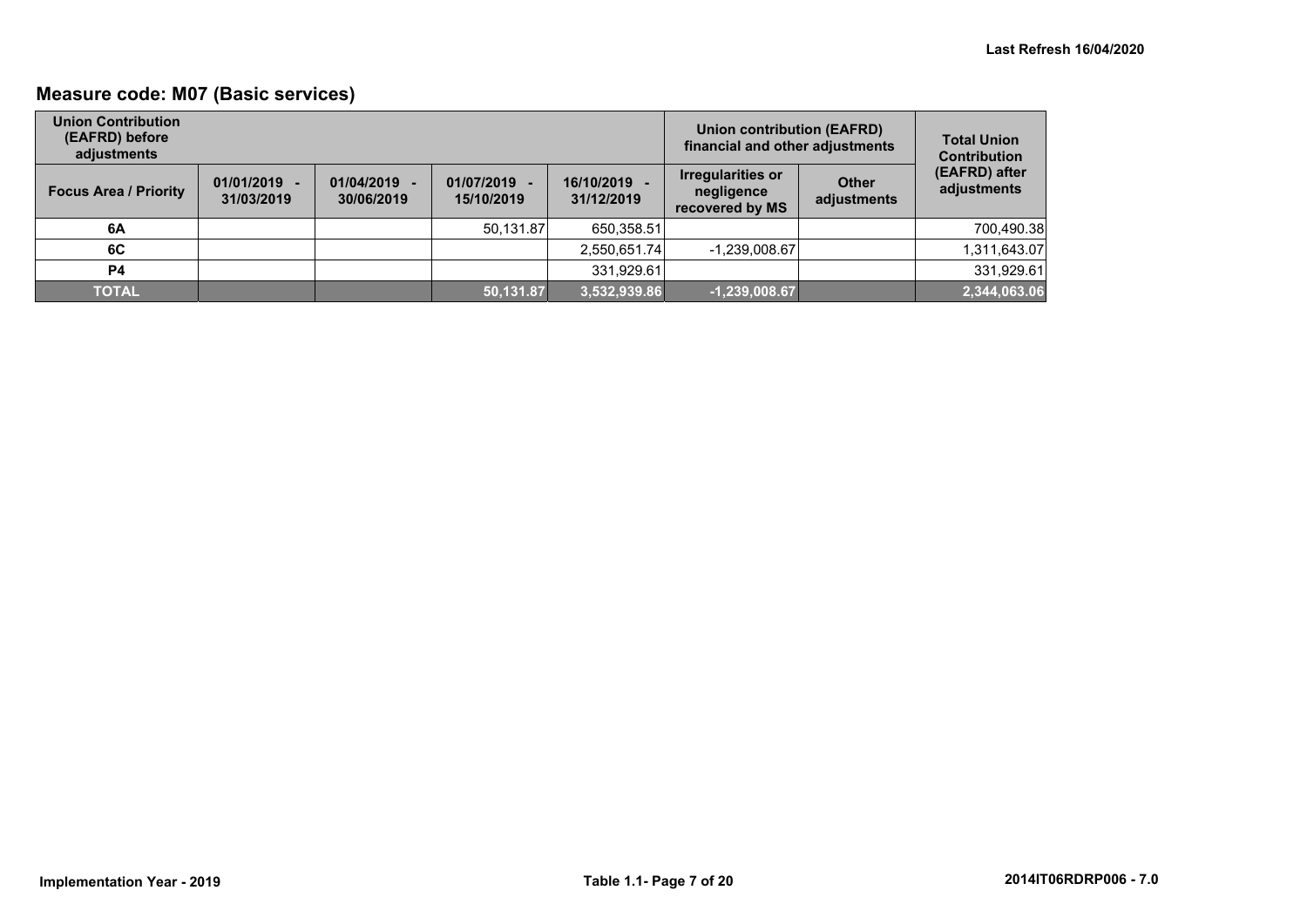## **Measure code: M08 (Forest)**

| <b>Union Contribution</b><br>(EAFRD) before<br>adjustments |                              |                          |                              | <b>Union contribution (EAFRD)</b><br>financial and other adjustments | <b>Total Union</b><br><b>Contribution</b>                 |                      |                              |
|------------------------------------------------------------|------------------------------|--------------------------|------------------------------|----------------------------------------------------------------------|-----------------------------------------------------------|----------------------|------------------------------|
| <b>Focus Area / Priority</b>                               | $01/01/2019 -$<br>31/03/2019 | 01/04/2019<br>30/06/2019 | $01/07/2019 -$<br>15/10/2019 | 16/10/2019<br>31/12/2019                                             | <b>Irregularities or</b><br>negligence<br>recovered by MS | Other<br>adjustments | (EAFRD) after<br>adjustments |
| 2A                                                         |                              |                          |                              | 66,859.35                                                            |                                                           |                      | 66,859.35                    |
| 5E                                                         | 429,760.93                   | 150,531.55               | 136.732.13                   | 563,771.44                                                           |                                                           |                      | 1,280,796.05                 |
| <b>P4</b>                                                  | 158,787.79                   | 364,283.92               | 657,915.58                   | 1,884,103.57                                                         | $-79,047.22$                                              |                      | 2,986,043.64                 |
| <b>TOTAL</b>                                               | 588,548.72                   | 514,815.47               | 794,647.71                   | 2,514,734.36                                                         | $-79,047.22$                                              |                      | 4,333,699.04                 |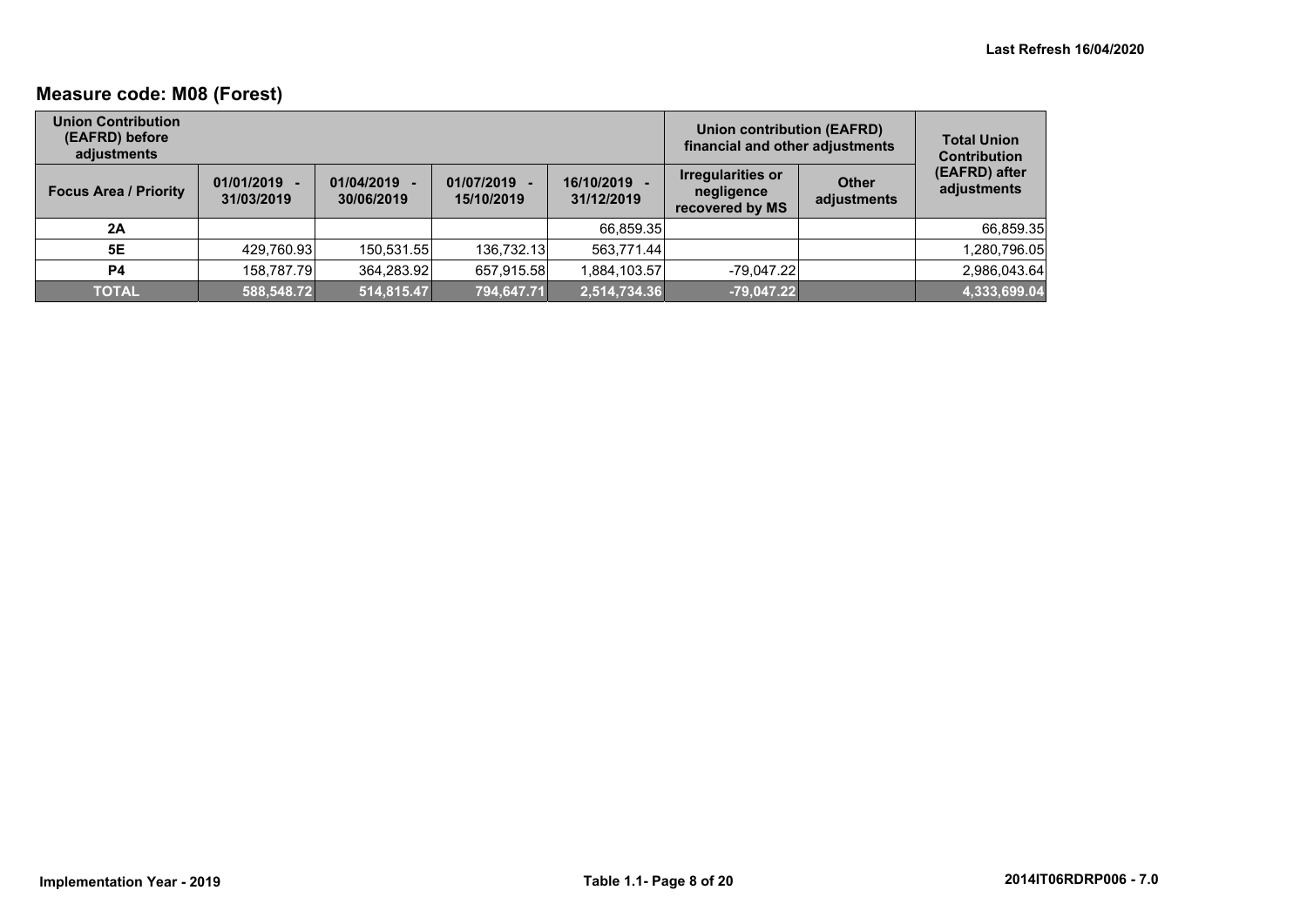## **Measure code: M09 (Producer groups / organisations)**

| <b>Union Contribution</b><br>(EAFRD) before<br>adjustments |                              |                          |                          |                            | Union contribution (EAFRD)<br>financial and other adjustments |                             | <b>Total Union</b><br><b>Contribution</b> |
|------------------------------------------------------------|------------------------------|--------------------------|--------------------------|----------------------------|---------------------------------------------------------------|-----------------------------|-------------------------------------------|
| <b>Focus Area / Priority</b>                               | $01/01/2019 -$<br>31/03/2019 | 01/04/2019<br>30/06/2019 | 01/07/2019<br>15/10/2019 | 16/10/2019 -<br>31/12/2019 | <b>Irregularities or</b><br>negligence<br>recovered by MS     | <b>Other</b><br>adjustments | (EAFRD) after<br>adjustments              |
| 3A                                                         |                              |                          |                          |                            |                                                               |                             | 0.00                                      |
| <b>TOTAL</b>                                               |                              |                          |                          |                            |                                                               |                             | 0.00                                      |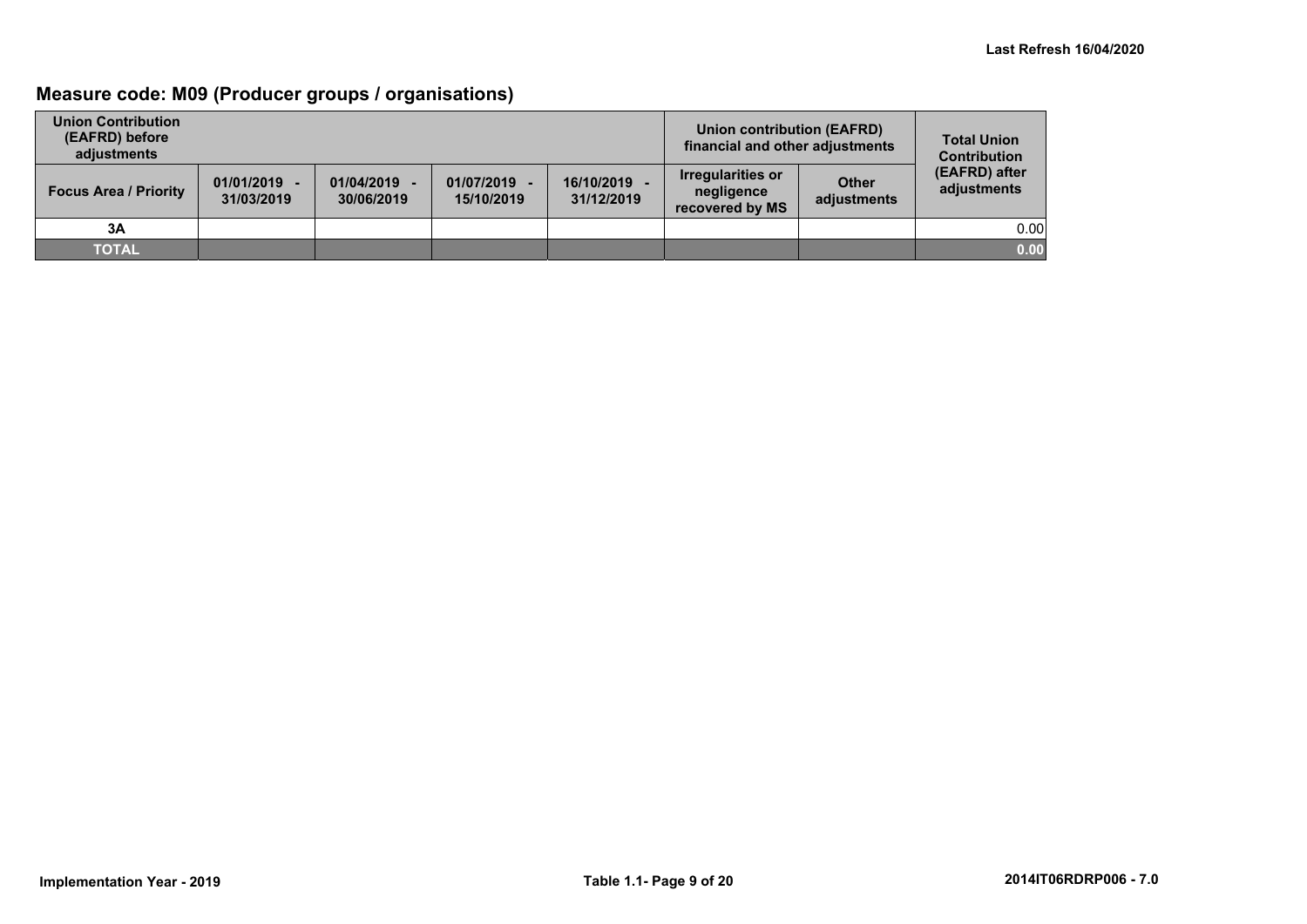## **Measure code: M10 (Agri-environment-climate)**

| <b>Union Contribution</b><br>(EAFRD) before<br>adiustments |                              |                          |                            |                          | Union contribution (EAFRD)<br>financial and other adjustments |                      | <b>Total Union</b><br><b>Contribution</b> |
|------------------------------------------------------------|------------------------------|--------------------------|----------------------------|--------------------------|---------------------------------------------------------------|----------------------|-------------------------------------------|
| <b>Focus Area / Priority</b>                               | $01/01/2019 -$<br>31/03/2019 | 01/04/2019<br>30/06/2019 | 01/07/2019 -<br>15/10/2019 | 16/10/2019<br>31/12/2019 | Irregularities or<br>negligence<br>recovered by MS            | Other<br>adjustments | (EAFRD) after<br>adjustments              |
| 5E                                                         | 78.877.67                    | 5.084.77                 | 22.368.12                  | 120,054.19               | $-3.035.91$                                                   |                      | 223,348.84                                |
| P4                                                         | 133.750.07                   | 12.170.72                | 75.574.70                  | 261.346.68               | $-7.175.04$                                                   |                      | 475,667.13                                |
| <b>TOTAL</b>                                               | 212,627.74                   | 17,255.49                | 97,942.82                  | 381,400.87               | $-10,210.95$                                                  |                      | 699,015.97                                |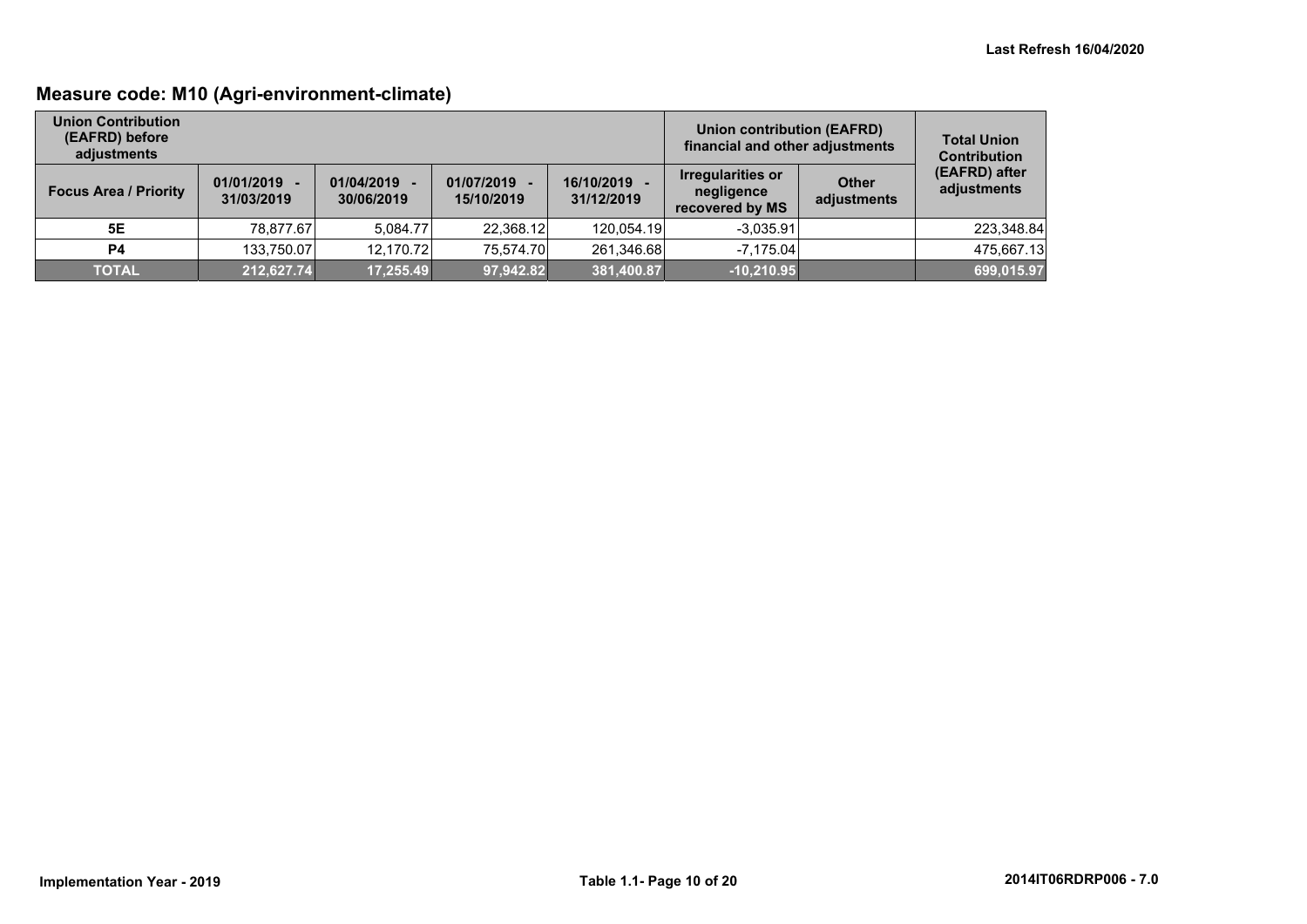## **Measure code: M11 (Organic Farming)**

| <b>Union Contribution</b><br>(EAFRD) before<br>adiustments |                              |                          |                            |                          | Union contribution (EAFRD)<br>financial and other adjustments |                             | <b>Total Union</b><br><b>Contribution</b> |
|------------------------------------------------------------|------------------------------|--------------------------|----------------------------|--------------------------|---------------------------------------------------------------|-----------------------------|-------------------------------------------|
| <b>Focus Area / Priority</b>                               | $01/01/2019 -$<br>31/03/2019 | 01/04/2019<br>30/06/2019 | 01/07/2019 -<br>15/10/2019 | 16/10/2019<br>31/12/2019 | Irregularities or<br>negligence<br>recovered by MS            | <b>Other</b><br>adjustments | (EAFRD) after<br>adjustments              |
| 5E                                                         | 26,898.29                    | 13.346.16                | 19.442.49                  | 67.107.67                | $-341.29$                                                     |                             | 126,453.32                                |
| <b>P4</b>                                                  | 141.216.09                   | 70.067.29                | 106.421.26                 | 352,884.93               | $-1.791.80$                                                   |                             | 668,797.77                                |
| <b>TOTAL</b>                                               | 168,114.38                   | 83,413.45                | 125,863.75                 | 419,992.60               | $-2,133.09$                                                   |                             | 795,251.09                                |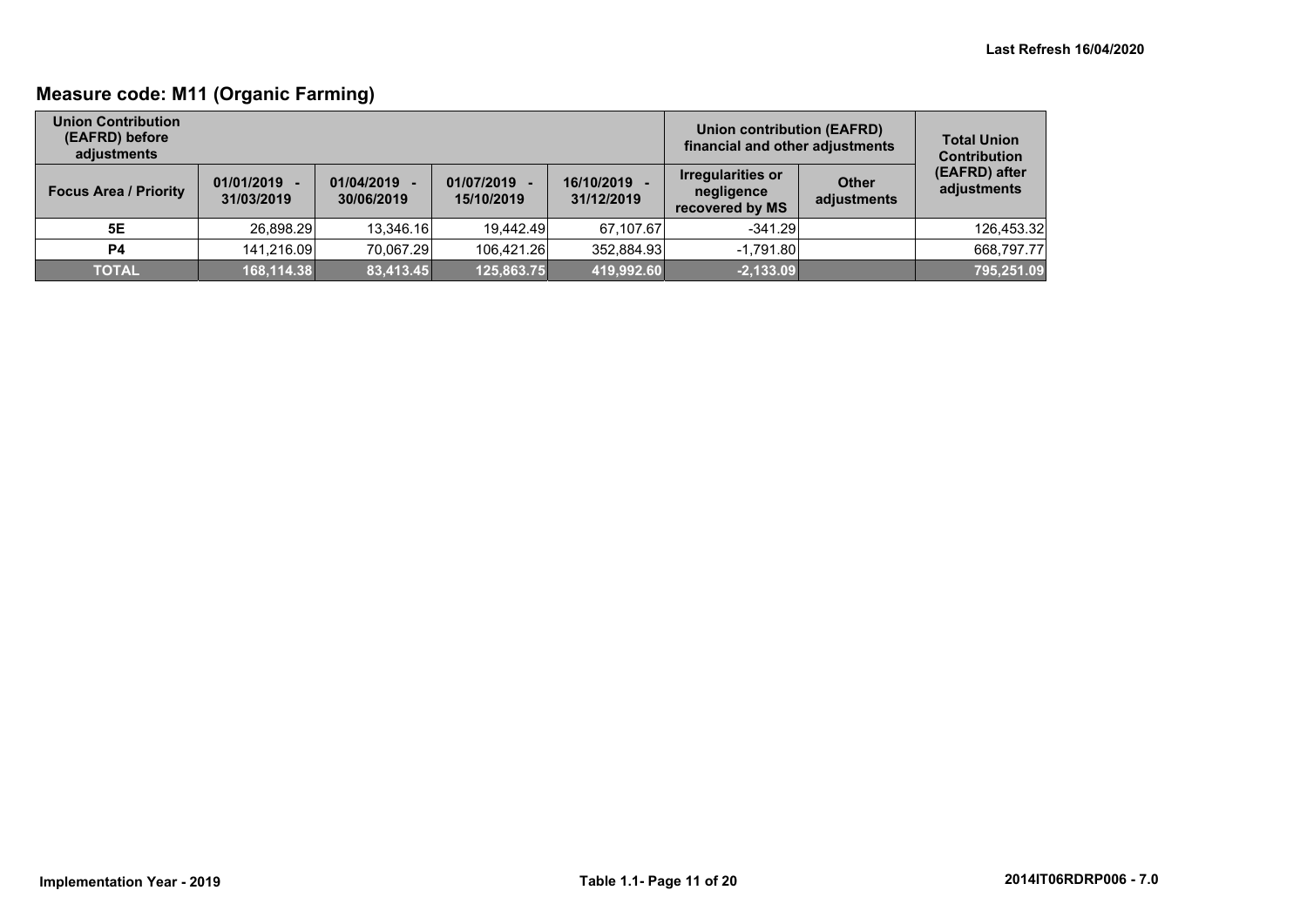## **Measure code: M113 (Early retirement)**

| <b>Union Contribution</b><br>(EAFRD) before<br>adiustments |                              |                          |                            | Union contribution (EAFRD)<br>financial and other adjustments | <b>Total Union</b><br><b>Contribution</b>                 |                             |                              |
|------------------------------------------------------------|------------------------------|--------------------------|----------------------------|---------------------------------------------------------------|-----------------------------------------------------------|-----------------------------|------------------------------|
| <b>Focus Area / Priority</b>                               | $01/01/2019 -$<br>31/03/2019 | 01/04/2019<br>30/06/2019 | 01/07/2019 -<br>15/10/2019 | 16/10/2019<br>31/12/2019                                      | <b>Irregularities or</b><br>negligence<br>recovered by MS | <b>Other</b><br>adjustments | (EAFRD) after<br>adjustments |
| M113                                                       |                              |                          |                            |                                                               |                                                           |                             | 0.00                         |
| <b>TOTAL</b>                                               |                              |                          |                            |                                                               |                                                           |                             | 0.00                         |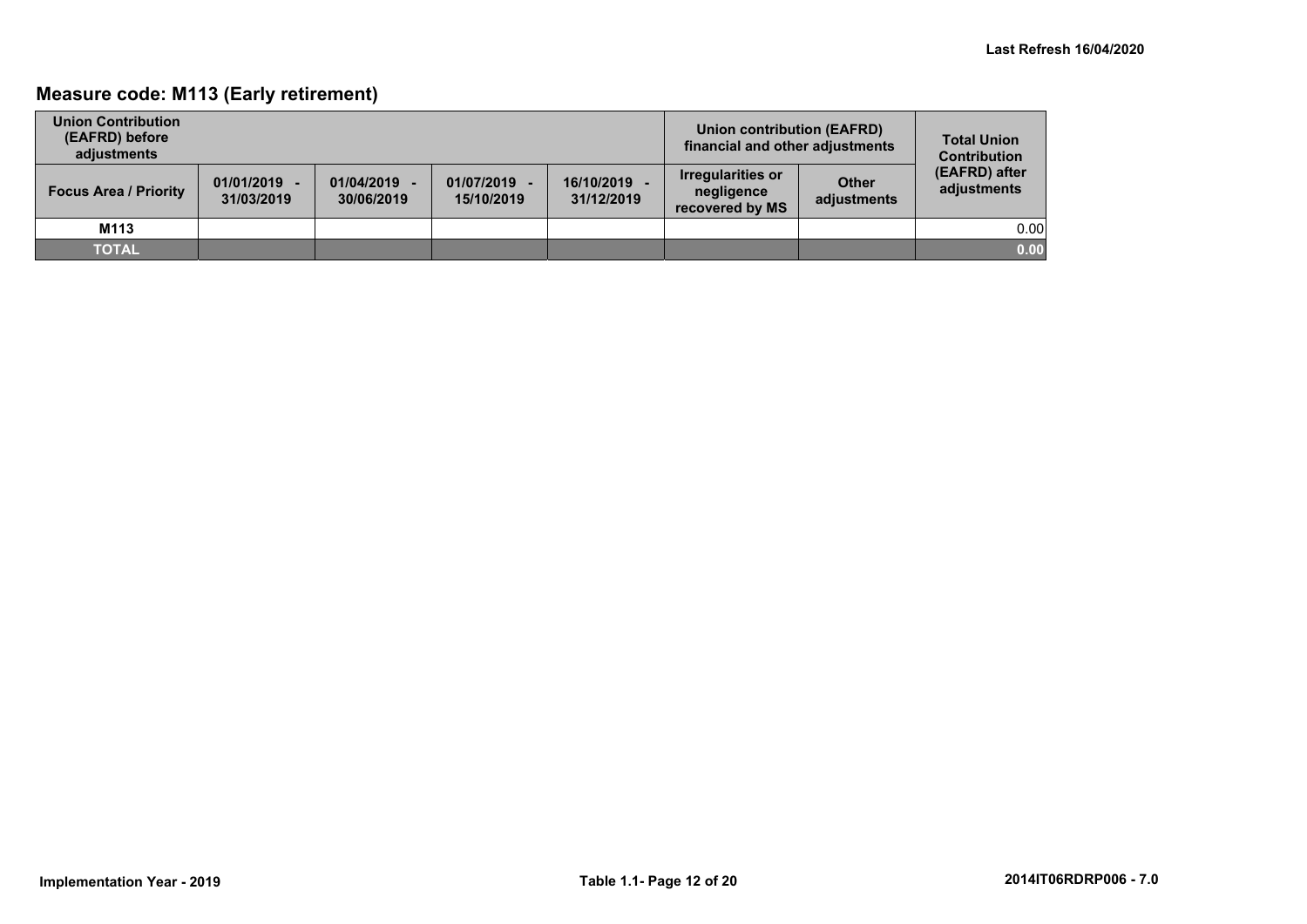## **Measure code: M12 (NAT 2000 & WFD)**

| <b>Union Contribution</b><br>(EAFRD) before<br>adiustments |                              |                          |                            |                          | Union contribution (EAFRD)<br>financial and other adjustments |                             | <b>Total Union</b><br><b>Contribution</b> |
|------------------------------------------------------------|------------------------------|--------------------------|----------------------------|--------------------------|---------------------------------------------------------------|-----------------------------|-------------------------------------------|
| <b>Focus Area / Priority</b>                               | $01/01/2019 -$<br>31/03/2019 | 01/04/2019<br>30/06/2019 | 01/07/2019 -<br>15/10/2019 | 16/10/2019<br>31/12/2019 | <b>Irregularities or</b><br>negligence<br>recovered by MS     | <b>Other</b><br>adjustments | (EAFRD) after<br>adjustments              |
| <b>P4</b>                                                  | 10.831.29                    | 2.800.92                 | 7.687.21                   | 3.157.37                 |                                                               |                             | 24.476.79                                 |
| <b>TOTAL</b>                                               | 10,831.29                    | 2,800.92                 | 7.687.21                   | 3,157.37                 |                                                               |                             | 24,476.79                                 |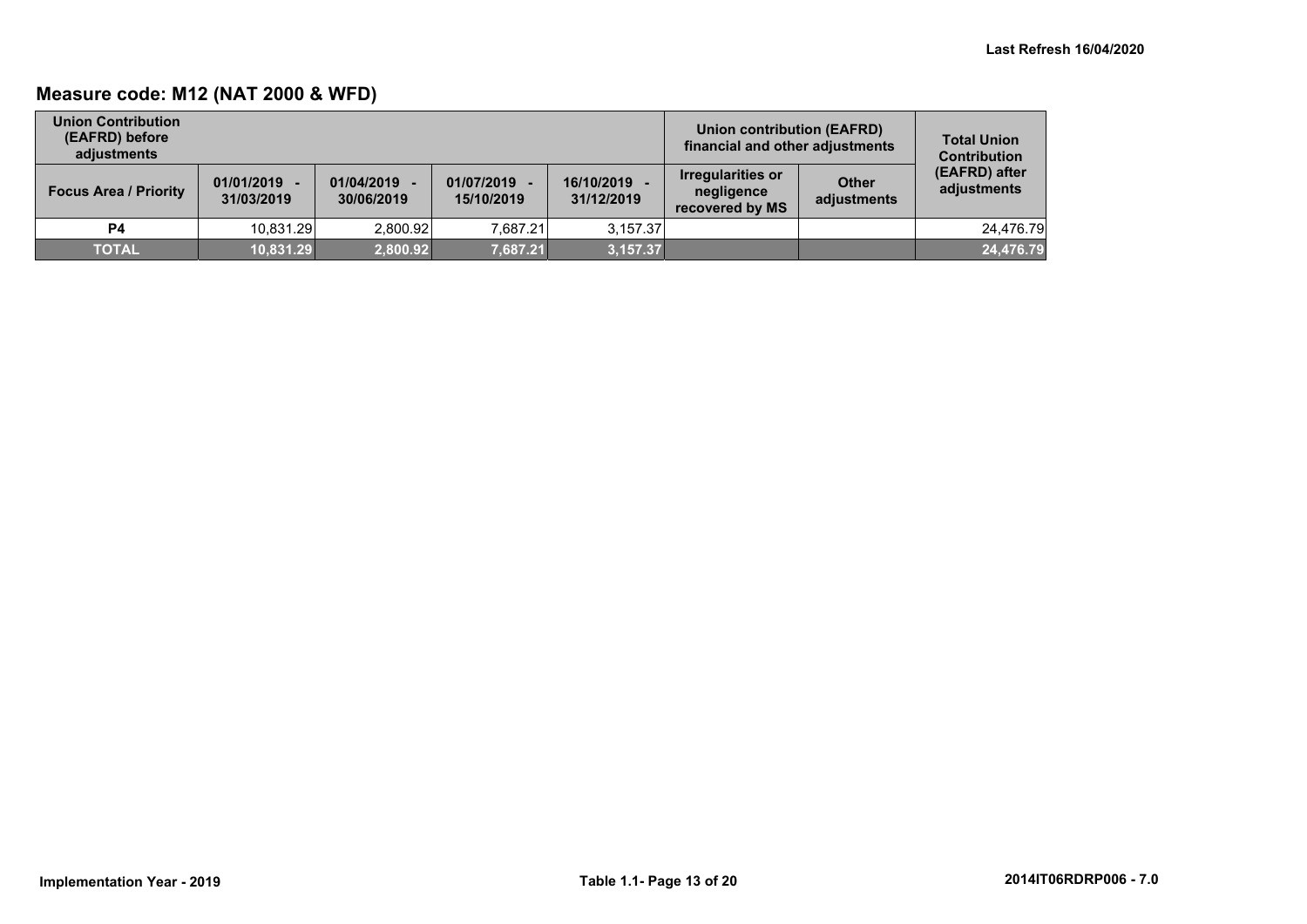## **Measure code: M13 (Areas with natural constraints)**

| <b>Union Contribution</b><br>(EAFRD) before<br>adjustments |                              |                          |                            |                          | Union contribution (EAFRD)<br>financial and other adjustments |                             | <b>Total Union</b><br><b>Contribution</b> |
|------------------------------------------------------------|------------------------------|--------------------------|----------------------------|--------------------------|---------------------------------------------------------------|-----------------------------|-------------------------------------------|
| <b>Focus Area / Priority</b>                               | $01/01/2019 -$<br>31/03/2019 | 01/04/2019<br>30/06/2019 | 01/07/2019 -<br>15/10/2019 | 16/10/2019<br>31/12/2019 | <b>Irregularities or</b><br>negligence<br>recovered by MS     | <b>Other</b><br>adjustments | (EAFRD) after<br>adjustments              |
| P4                                                         | 27,982.33                    | 52.613.21                | 93.522.08                  | 1,311,494.59             | $-27,355.42$                                                  |                             | 1,458,256.79                              |
| <b>TOTAL</b>                                               | 27,982.33                    | 52,613.21                | 93,522.08                  | 1,311,494.59             | $-27,355.42$                                                  |                             | 1,458,256.79                              |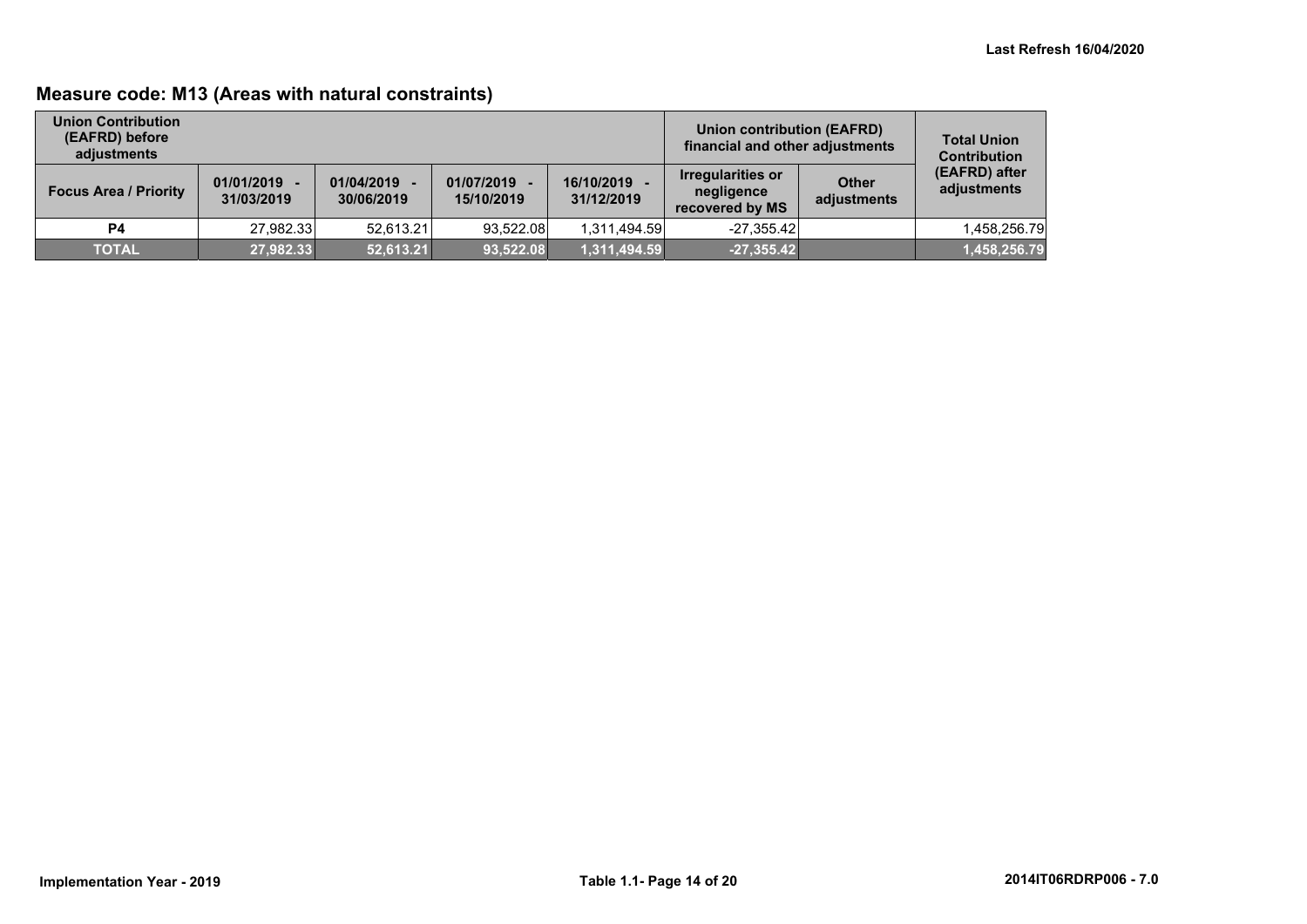## **Measure code: M131 (Meeting standards )**

| <b>Union Contribution</b><br>(EAFRD) before<br>adiustments |                              |                          |                            |                          | Union contribution (EAFRD)<br>financial and other adjustments |                             | <b>Total Union</b><br><b>Contribution</b> |
|------------------------------------------------------------|------------------------------|--------------------------|----------------------------|--------------------------|---------------------------------------------------------------|-----------------------------|-------------------------------------------|
| <b>Focus Area / Priority</b>                               | $01/01/2019 -$<br>31/03/2019 | 01/04/2019<br>30/06/2019 | 01/07/2019 -<br>15/10/2019 | 16/10/2019<br>31/12/2019 | <b>Irregularities or</b><br>negligence<br>recovered by MS     | <b>Other</b><br>adjustments | (EAFRD) after<br>adjustments              |
| M131                                                       |                              |                          |                            |                          |                                                               |                             | 0.00                                      |
| <b>TOTAL</b>                                               |                              |                          |                            |                          |                                                               |                             | 0.00                                      |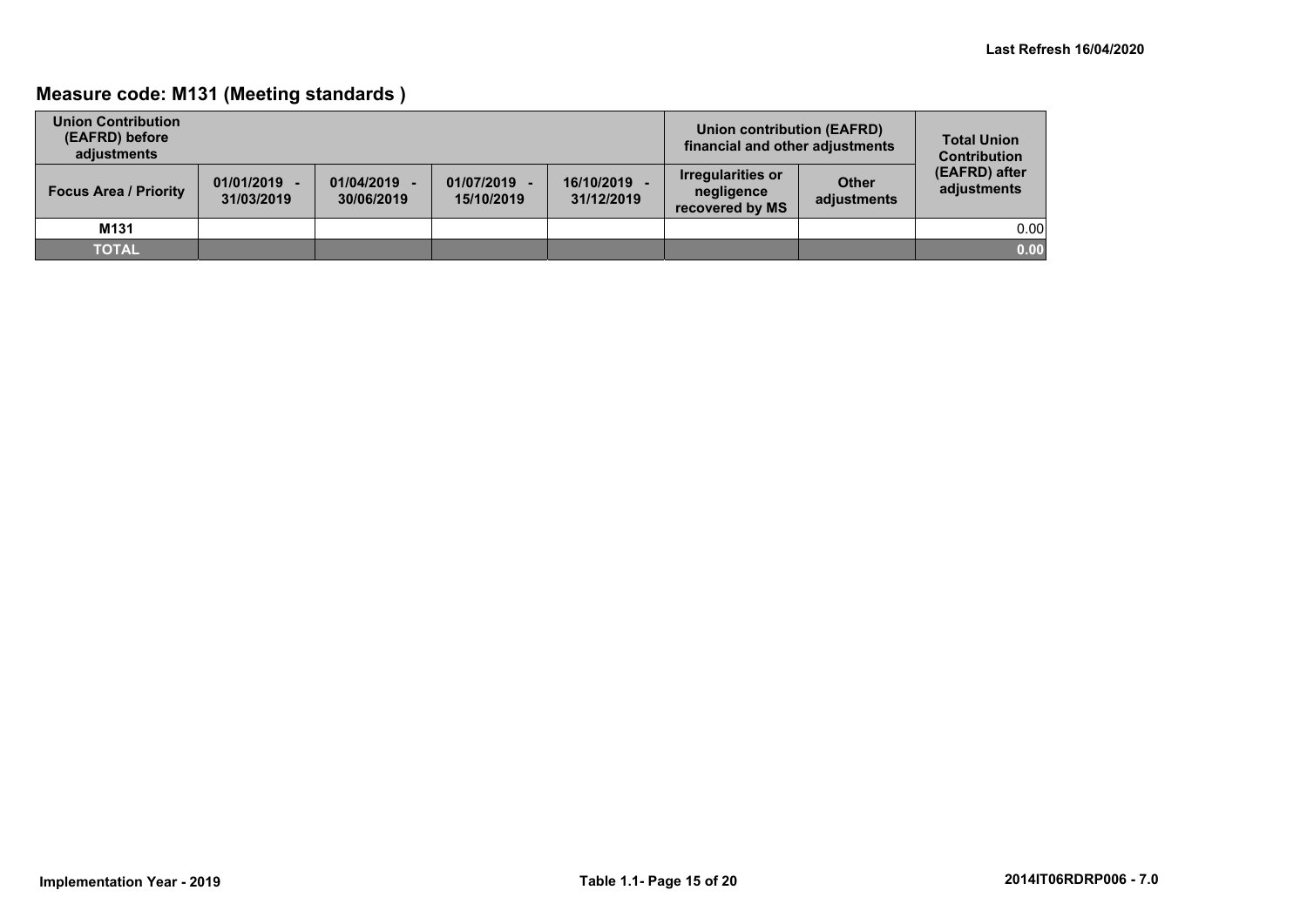## **Measure code: M14 (Animal welfare)**

| <b>Union Contribution</b><br>(EAFRD) before<br>adiustments |                              |                          |                            |                          | Union contribution (EAFRD)<br>financial and other adjustments |                             | <b>Total Union</b><br><b>Contribution</b> |
|------------------------------------------------------------|------------------------------|--------------------------|----------------------------|--------------------------|---------------------------------------------------------------|-----------------------------|-------------------------------------------|
| <b>Focus Area / Priority</b>                               | $01/01/2019 -$<br>31/03/2019 | 01/04/2019<br>30/06/2019 | 01/07/2019 -<br>15/10/2019 | 16/10/2019<br>31/12/2019 | <b>Irregularities or</b><br>negligence<br>recovered by MS     | <b>Other</b><br>adjustments | (EAFRD) after<br>adjustments              |
| 3A                                                         |                              | 191.839.40               | 270.691.61                 | 153.518.28               |                                                               |                             | 616.049.29                                |
| <b>TOTAL</b>                                               |                              | 191,839.40               | 270,691.61                 | 153,518.28               |                                                               |                             | 616,049.29                                |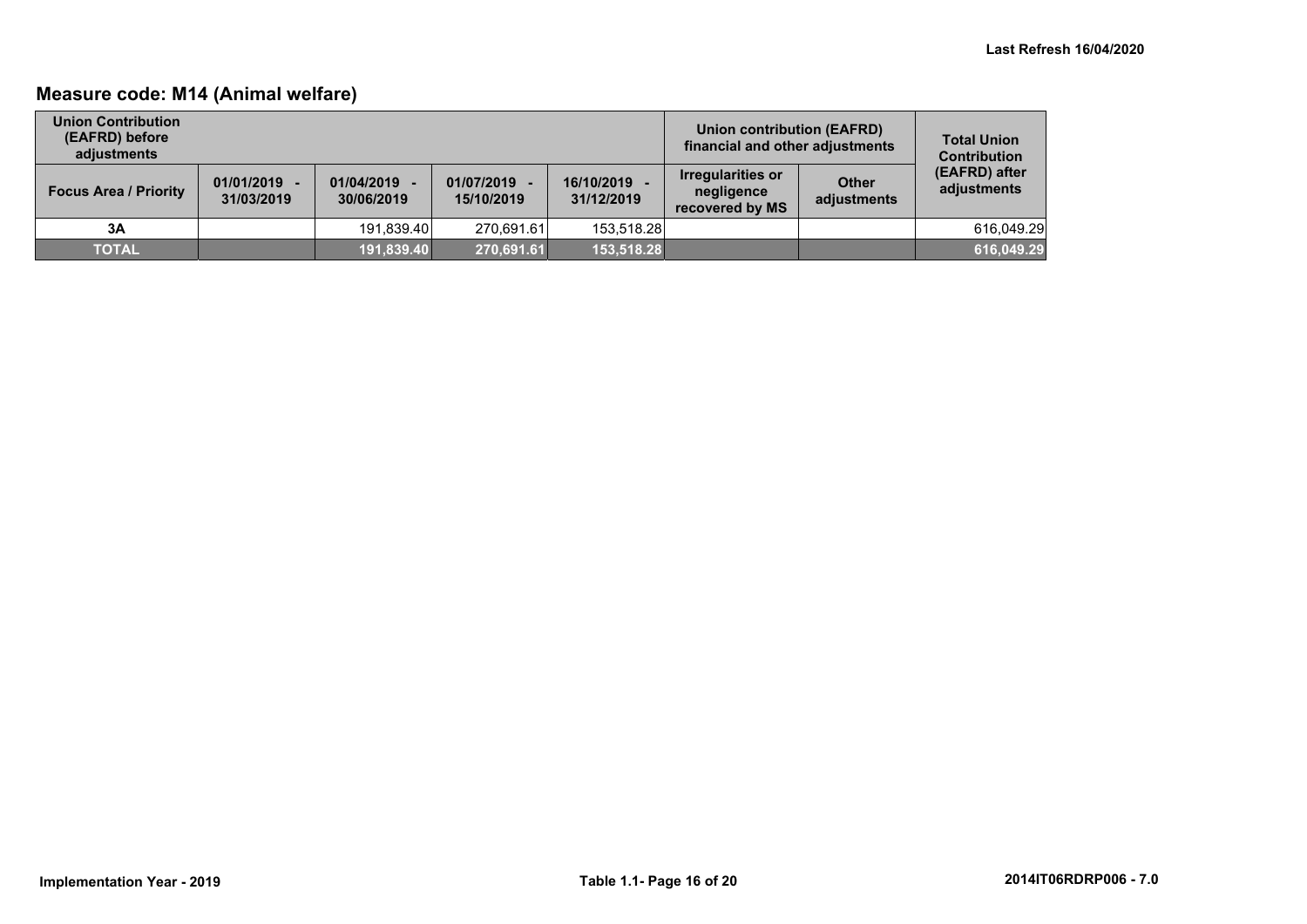## **Measure code: M16 (Cooperation)**

| <b>Union Contribution</b><br>(EAFRD) before<br>adjustments |                              |                          |                            |                            | <b>Union contribution (EAFRD)</b><br>financial and other adjustments |                             | <b>Total Union</b><br><b>Contribution</b> |
|------------------------------------------------------------|------------------------------|--------------------------|----------------------------|----------------------------|----------------------------------------------------------------------|-----------------------------|-------------------------------------------|
| <b>Focus Area / Priority</b>                               | $01/01/2019 -$<br>31/03/2019 | 01/04/2019<br>30/06/2019 | 01/07/2019 -<br>15/10/2019 | 16/10/2019 -<br>31/12/2019 | Irregularities or<br>negligence<br>recovered by MS                   | <b>Other</b><br>adjustments | (EAFRD) after<br>adjustments              |
| 2A                                                         |                              |                          |                            |                            |                                                                      |                             | 0.00                                      |
| 3A                                                         |                              |                          |                            |                            |                                                                      |                             | 0.00                                      |
| 5E                                                         |                              |                          |                            |                            |                                                                      |                             | 0.00                                      |
| P4                                                         |                              |                          |                            |                            |                                                                      |                             | 0.00                                      |
| <b>TOTAL</b>                                               |                              |                          |                            |                            |                                                                      |                             | 0.00                                      |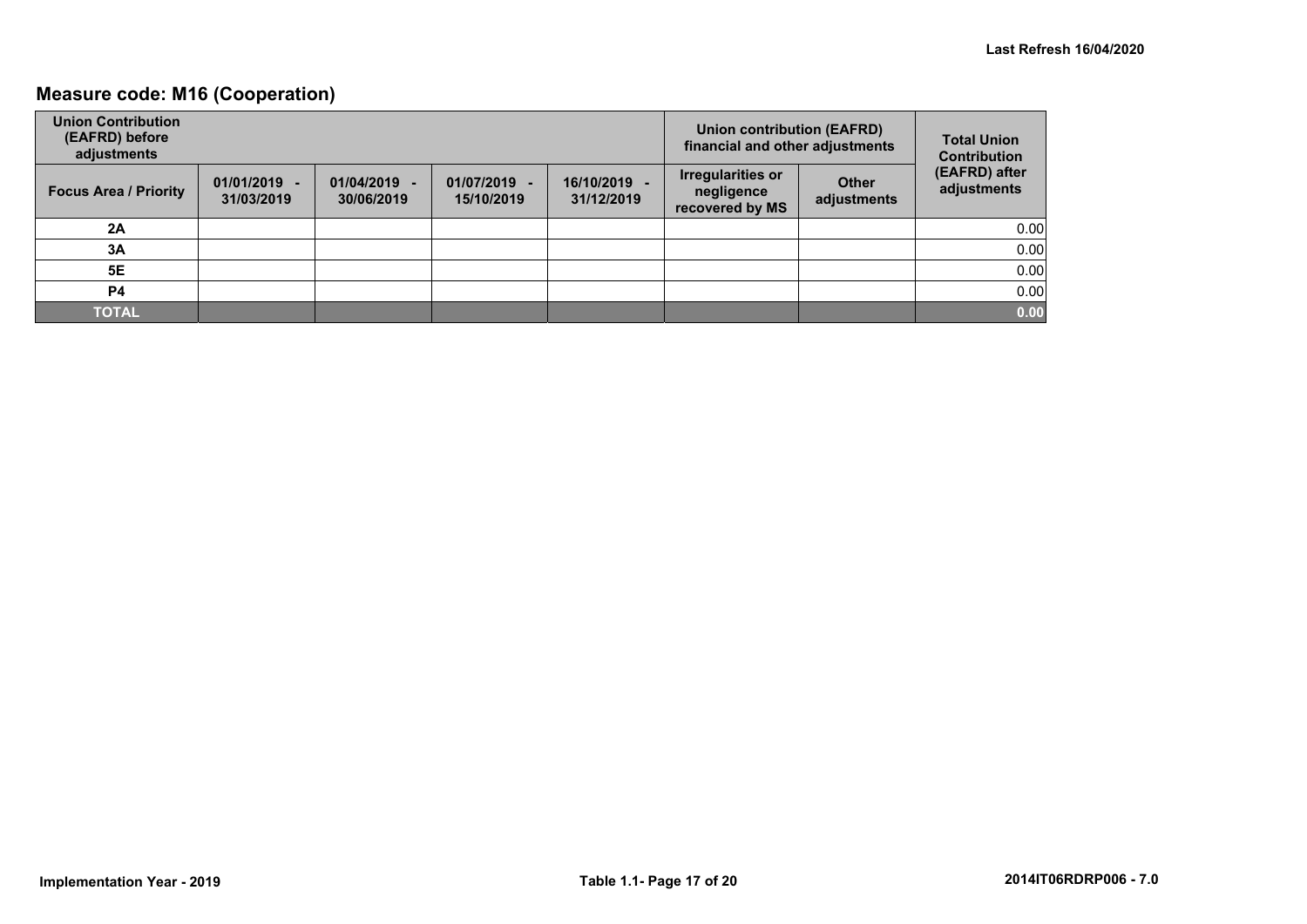## **Measure code: M19 (LEADER and CLLD)**

| <b>Union Contribution</b><br>(EAFRD) before<br>adiustments |                              |                          |                            |                          | Union contribution (EAFRD)<br>financial and other adjustments |                             | <b>Total Union</b><br><b>Contribution</b> |
|------------------------------------------------------------|------------------------------|--------------------------|----------------------------|--------------------------|---------------------------------------------------------------|-----------------------------|-------------------------------------------|
| <b>Focus Area / Priority</b>                               | $01/01/2019 -$<br>31/03/2019 | 01/04/2019<br>30/06/2019 | 01/07/2019 -<br>15/10/2019 | 16/10/2019<br>31/12/2019 | <b>Irregularities or</b><br>negligence<br>recovered by MS     | <b>Other</b><br>adjustments | (EAFRD) after<br>adjustments              |
| 6B                                                         | 31.043.55                    |                          |                            | 694,325.21               | $-18.773.35$                                                  |                             | 706.595.41                                |
| <b>TOTAL</b>                                               | 31,043.55                    |                          |                            | 694,325.21               | $-18,773.35$                                                  |                             | 706,595.41                                |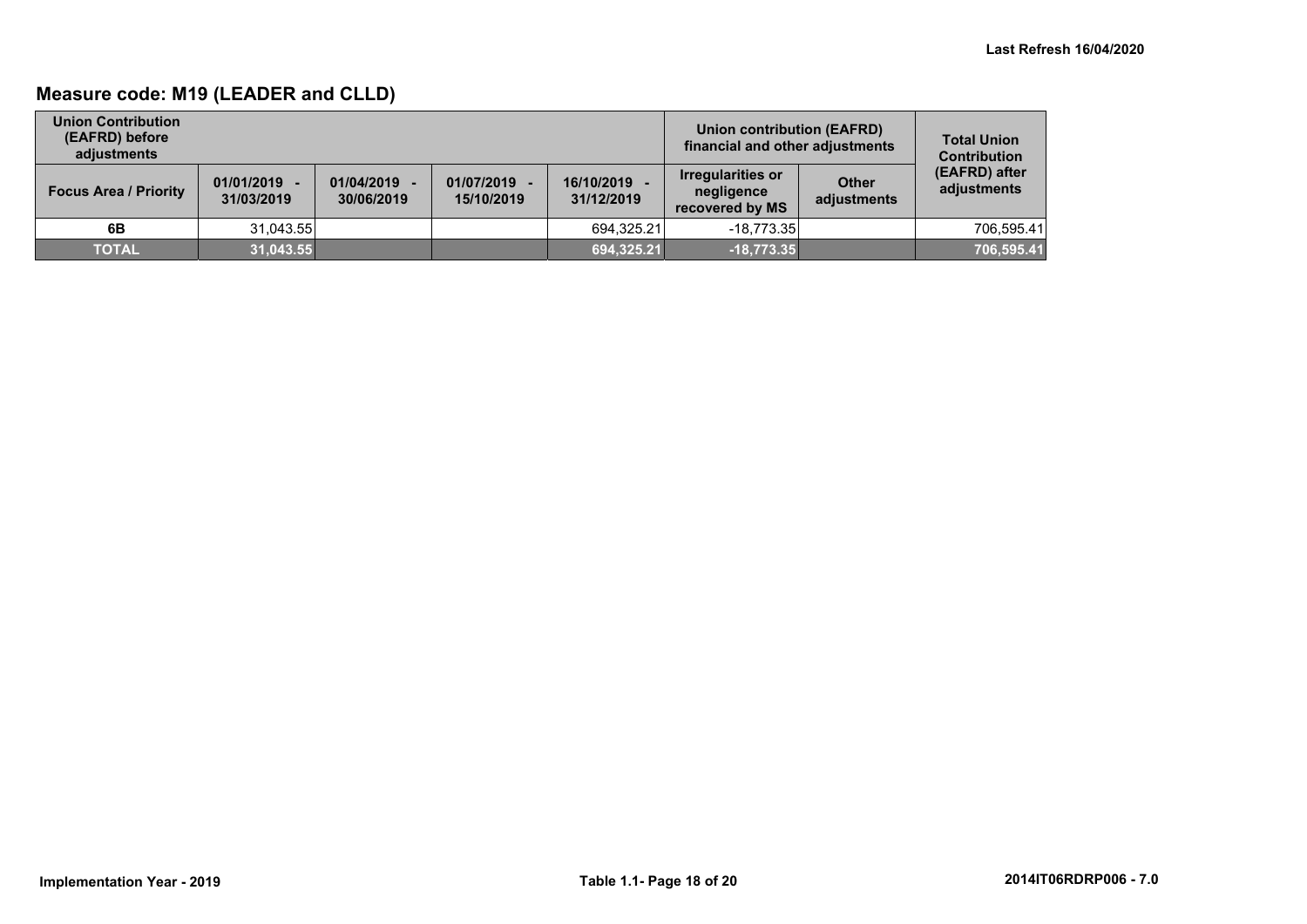## **Measure code: M20 (TA)**

| <b>Union Contribution</b><br>(EAFRD) before<br>adiustments |                              |                          |                            |                          | <b>Union contribution (EAFRD)</b><br>financial and other adjustments |                      | <b>Total Union</b><br><b>Contribution</b> |
|------------------------------------------------------------|------------------------------|--------------------------|----------------------------|--------------------------|----------------------------------------------------------------------|----------------------|-------------------------------------------|
| <b>Focus Area / Priority</b>                               | $01/01/2019 -$<br>31/03/2019 | 01/04/2019<br>30/06/2019 | 01/07/2019 -<br>15/10/2019 | 16/10/2019<br>31/12/2019 | <b>Irregularities or</b><br>negligence<br>recovered by MS            | Other<br>adjustments | (EAFRD) after<br>adjustments              |
| M20                                                        |                              |                          |                            | 1,646,165.35             |                                                                      |                      | 1,646,165.35                              |
| <b>TOTAL</b>                                               |                              |                          |                            | 1,646,165.35             |                                                                      |                      | 1,646,165.35                              |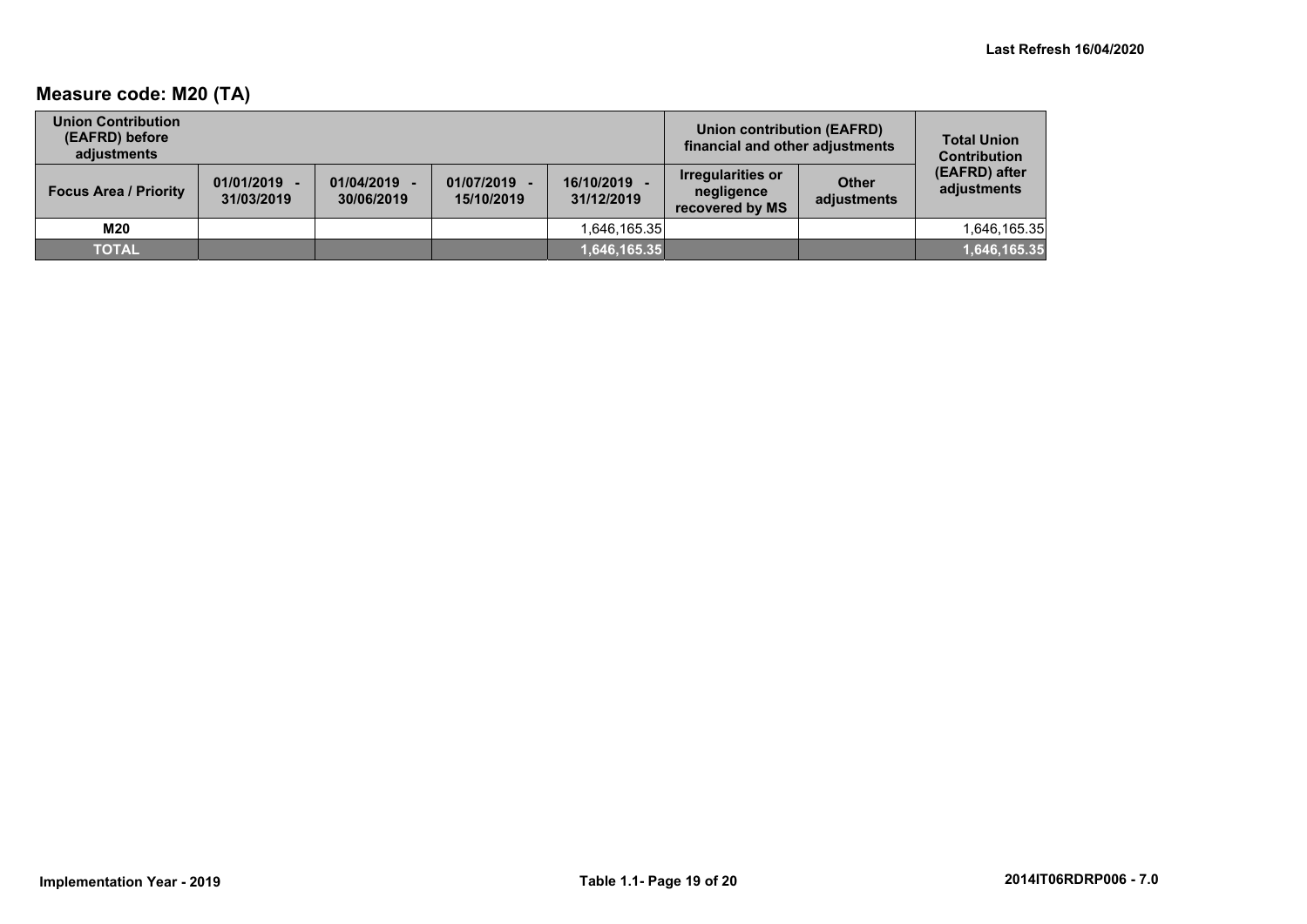## **Measure code: M341 (Skills-acquisition and animation)**

| <b>Union Contribution</b><br>(EAFRD) before<br>adjustments |                              |                          |                            |                          | Union contribution (EAFRD)<br>financial and other adjustments |                             | <b>Total Union</b><br><b>Contribution</b> |
|------------------------------------------------------------|------------------------------|--------------------------|----------------------------|--------------------------|---------------------------------------------------------------|-----------------------------|-------------------------------------------|
| <b>Focus Area / Priority</b>                               | $01/01/2019 -$<br>31/03/2019 | 01/04/2019<br>30/06/2019 | 01/07/2019 -<br>15/10/2019 | 16/10/2019<br>31/12/2019 | <b>Irregularities or</b><br>negligence<br>recovered by MS     | <b>Other</b><br>adjustments | (EAFRD) after<br>adjustments              |
| M341                                                       |                              |                          |                            |                          |                                                               |                             | 0.00                                      |
| <b>TOTAL</b>                                               |                              |                          |                            |                          |                                                               |                             | 0.00                                      |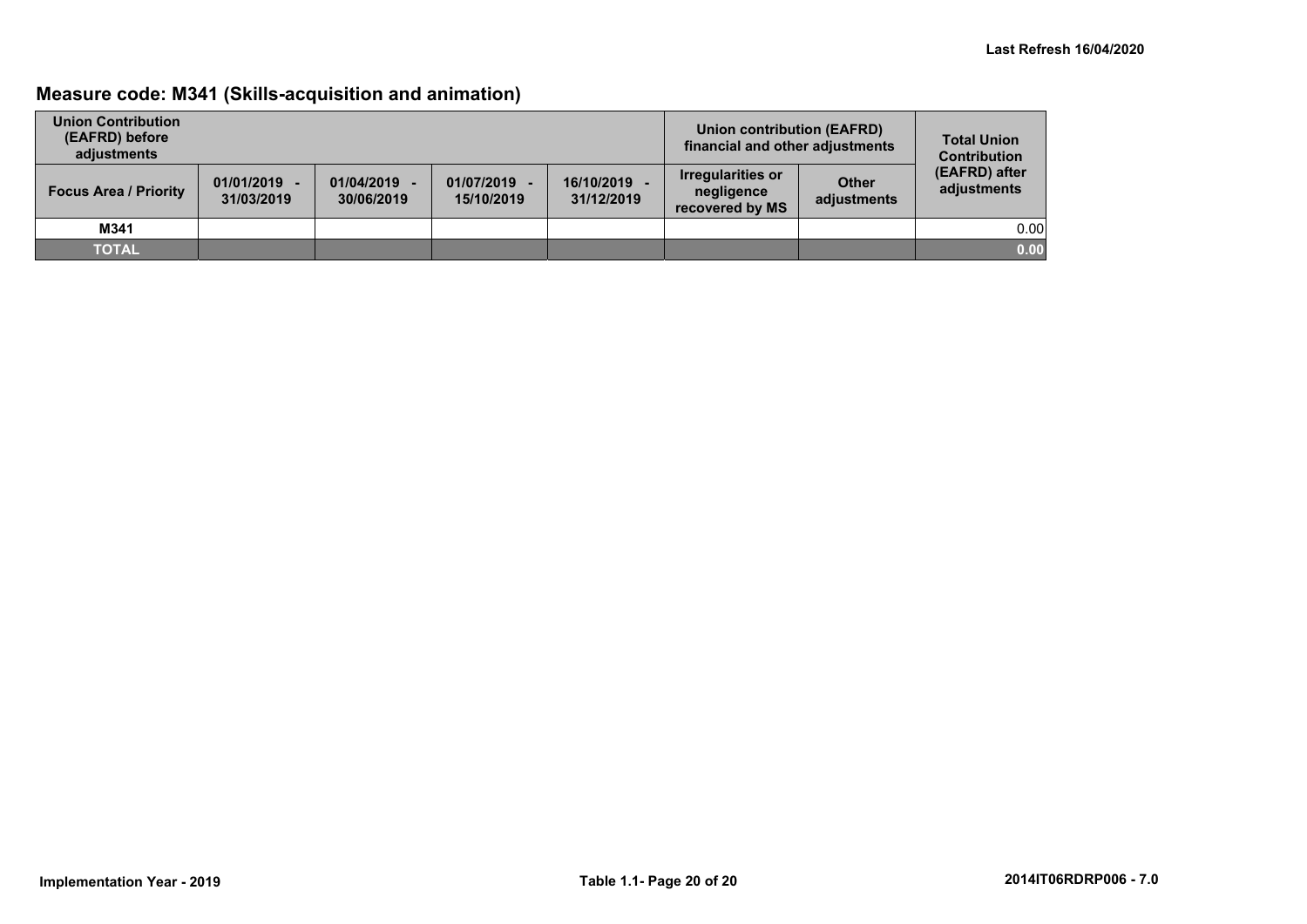## Table 1.2 - Financial Implementation per measure (2019Q1 to 2019Q4)

\*Disclaimer: Data are those submitted by the Paying Agency in the quarterly declarations of expenditure

| <b>Measure code</b>                     | <b>Total Public</b><br>expenditure<br>before<br>adjustments | <b>Union</b><br><b>Contribution</b><br>(EAFRD) before<br>adjustments | <b>Union</b><br>contribution<br>(EAFRD)<br>financial<br>adjustments | <b>Union</b><br>contribution<br>(EAFRD) other<br>adjustments | <b>Total Union</b><br><b>Contribution</b><br>(EAFRD) after<br>adjustments |
|-----------------------------------------|-------------------------------------------------------------|----------------------------------------------------------------------|---------------------------------------------------------------------|--------------------------------------------------------------|---------------------------------------------------------------------------|
|                                         | (a')                                                        | (b')                                                                 | (c')                                                                | (d')                                                         | $(e') = (b') + (c') + (d')$                                               |
| M01 - Knowledge                         | 876,758.80                                                  | 376,830.91                                                           |                                                                     |                                                              | 376,830.91                                                                |
| M02 - Advisory services                 |                                                             |                                                                      |                                                                     |                                                              | 0.00                                                                      |
| <b>M03 - Quality schemes</b>            | 547,925.05                                                  | 235,498.19                                                           | $-646.64$                                                           |                                                              | 234,851.55                                                                |
| <b>M04 - Physical Investment</b>        | 19,758,357.80                                               | 8,492,142.18                                                         | $-69,502.68$                                                        |                                                              | 8,422,639.50                                                              |
| M05 - Restoring agricultural potential  | 1,555,827.72                                                | 668,694.75                                                           |                                                                     |                                                              | 668,694.75                                                                |
| M06 - Farm and business development     | 5,674,525.78                                                | 2,438,911.18                                                         | $-18,481.40$                                                        |                                                              | 2,420,429.78                                                              |
| <b>M07 - Basic services</b>             | 8,336,602.46                                                | 3,583,071.73                                                         | $-1,239,008.67$                                                     |                                                              | 2,344,063.06                                                              |
| M08 - Forest                            | 10,266,975.96                                               | 4,412,746.26                                                         | $-79,047.22$                                                        |                                                              | 4,333,699.04                                                              |
| M09 - Producer groups / organisations   |                                                             |                                                                      |                                                                     |                                                              | 0.00                                                                      |
| M10 - Agri-environment-climate          | 1,650,132.47                                                | 709,226.92                                                           | $-10,210.95$                                                        |                                                              | 699,015.97                                                                |
| M11 - Organic Farming                   | 1,855,244.70                                                | 797,384.18                                                           | $-2,133.09$                                                         |                                                              | 795,251.09                                                                |
| M12 - NAT 2000 & WFD                    | 56,949.25                                                   | 24,476.79                                                            |                                                                     |                                                              | 24,476.79                                                                 |
| M13 - Areas with natural constraints    | 3,456,519.80                                                | 1,485,612.21                                                         | $-27,355.42$                                                        |                                                              | 1,458,256.79                                                              |
| M14 - Animal welfare                    | 1,433,339.44                                                | 616,049.29                                                           |                                                                     |                                                              | 616,049.29                                                                |
| M16 - Cooperation                       |                                                             |                                                                      |                                                                     |                                                              | 0.00                                                                      |
| M19 - LEADER and CLLD                   | 1,687,689.06                                                | 725,368.76                                                           | $-18,773.35$                                                        |                                                              | 706,595.41                                                                |
| <b>M20 - TA</b>                         | 3,830,072.94                                                | 1,646,165.35                                                         |                                                                     |                                                              | 1,646,165.35                                                              |
| M113 - Early retirement                 |                                                             |                                                                      |                                                                     |                                                              | 0.00                                                                      |
| M131 - Meeting standards                |                                                             |                                                                      |                                                                     |                                                              | 0.00                                                                      |
| M341 - Skills-acquisition and animation |                                                             |                                                                      |                                                                     |                                                              | 0.00                                                                      |
| <b>All Measures</b>                     | 60,986,921.23                                               | 26,212,178.70                                                        | $-1,465,159.42$                                                     |                                                              | 24,747,019.28                                                             |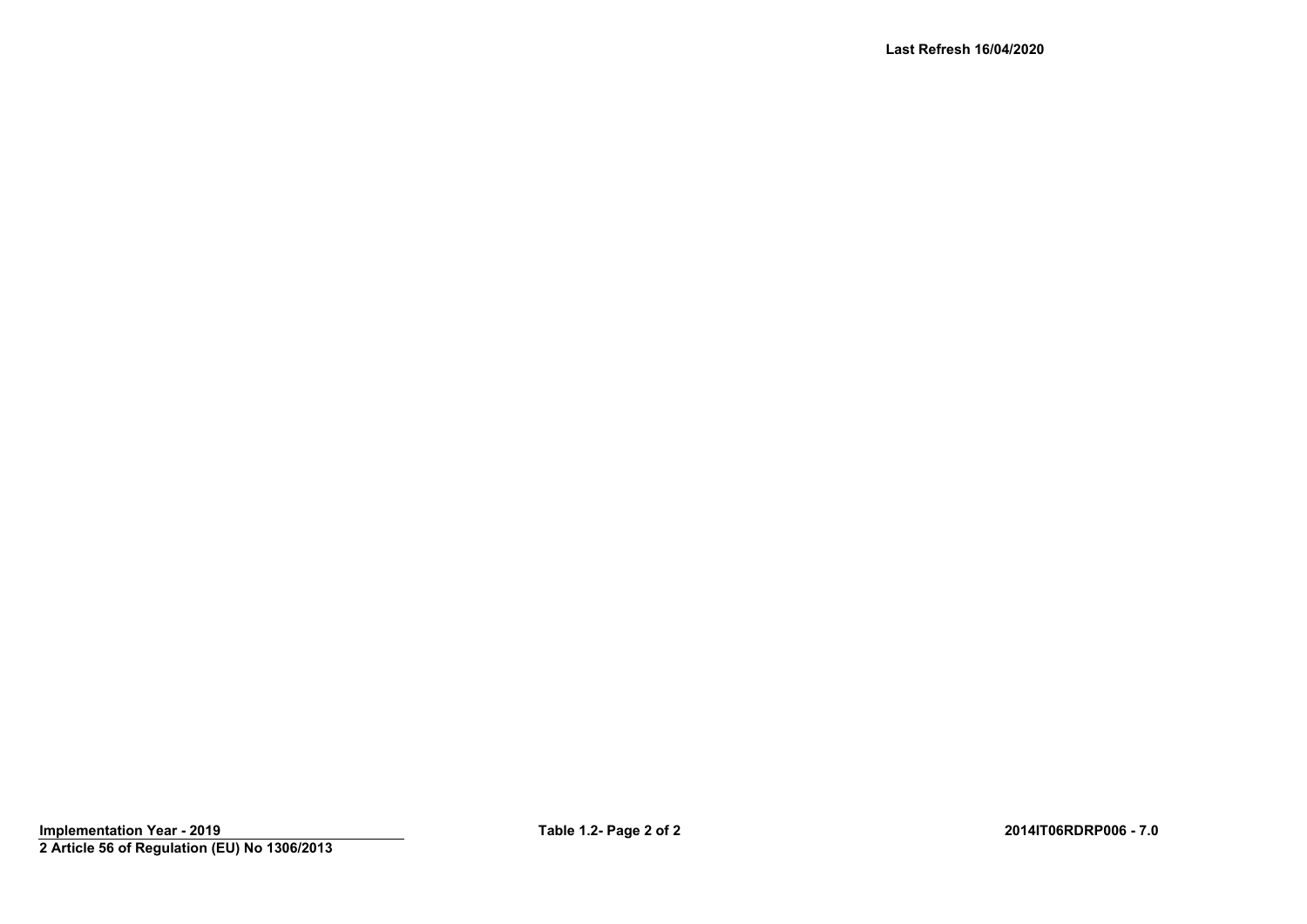#### Table 1.3 - Financial Implementation per measure (cumulative until 2019Q4)

\*Disclaimer: Data are those submitted by the Paying Agency in the quarterly declarations of expenditure

| Measure code                            | <b>Total Public</b><br>expenditure<br>before<br>adjustments | <b>Union</b><br><b>Contribution</b><br>(EAFRD) before<br>adjustments | <b>Union</b><br><b>Contribution</b><br>(EAFRD)<br>financial<br>adjustments | <b>Union</b><br><b>Contribution</b><br>(EAFRD) other<br>adjustments | <b>Total Union</b><br><b>Contribution</b><br>(EAFRD) after<br>adjustmetns |
|-----------------------------------------|-------------------------------------------------------------|----------------------------------------------------------------------|----------------------------------------------------------------------------|---------------------------------------------------------------------|---------------------------------------------------------------------------|
|                                         | (a')                                                        | (b')                                                                 | (c')                                                                       | (d')                                                                | $(e') = (b') + (c') + (d')$                                               |
| M01 - Knowledge                         | 1,604,934.05                                                | 689,800.61                                                           |                                                                            |                                                                     | 689,800.61                                                                |
| <b>M02 - Advisory services</b>          | 3,480.00                                                    | 1,495.70                                                             |                                                                            |                                                                     | 1,495.70                                                                  |
| <b>M03 - Quality schemes</b>            | 1,096,939.32                                                | 471,464.52                                                           | $-646.64$                                                                  |                                                                     | 470,817.88                                                                |
| M04 - Physical Investment               | 53,539,229.79                                               | 23,011,160.97                                                        | $-137,277.65$                                                              |                                                                     | 22,873,883.32                                                             |
| M05 - Restoring agricultural potential  | 2,225,858.76                                                | 956,674.08                                                           |                                                                            |                                                                     | 956,674.08                                                                |
| M06 - Farm and business development     | 10,437,556.96                                               | 4,486,061.99                                                         | $-22,349.60$                                                               |                                                                     | 4,463,712.39                                                              |
| <b>M07 - Basic services</b>             | 11,219,358.78                                               | 4,822,080.40                                                         | $-1,239,008.67$                                                            |                                                                     | 3,583,071.73                                                              |
| M08 - Forest                            | 13,225,274.61                                               | 5,684,223.02                                                         | $-79,047.22$                                                               |                                                                     | 5,605,175.80                                                              |
| M09 - Producer groups / organisations   |                                                             |                                                                      |                                                                            |                                                                     | 0.00                                                                      |
| M10 - Agri-environment-climate          | 3,992,811.16                                                | 1,716,110.22                                                         | $-12,866.15$                                                               |                                                                     | 1,703,244.07                                                              |
| M11 - Organic Farming                   | 2,954,713.74                                                | 1,269,935.98                                                         | $-2,855.38$                                                                |                                                                     | 1,267,080.60                                                              |
| M12 - NAT 2000 & WFD                    | 56,949.25                                                   | 24,476.79                                                            |                                                                            |                                                                     | 24,476.79                                                                 |
| M13 - Areas with natural constraints    | 14,241,732.99                                               | 6,121,096.81                                                         | $-50,512.15$                                                               |                                                                     | 6,070,584.66                                                              |
| M14 - Animal welfare                    | 1,449,399.44                                                | 622,951.88                                                           |                                                                            |                                                                     | 622,951.88                                                                |
| M16 - Cooperation                       | 197,463.68                                                  | 84,869.89                                                            |                                                                            |                                                                     | 84,869.89                                                                 |
| M19 - LEADER and CLLD                   | 4,093,071.86                                                | 1,759,202.29                                                         | $-18,773.35$                                                               |                                                                     | 1,740,428.94                                                              |
| <b>M20 - TA</b>                         | 3,830,072.94                                                | 1,646,165.35                                                         |                                                                            |                                                                     | 1,646,165.35                                                              |
| M113 - Early retirement                 |                                                             |                                                                      |                                                                            |                                                                     | 0.00                                                                      |
| M131 - Meeting standards                |                                                             |                                                                      |                                                                            |                                                                     | 0.00                                                                      |
| M341 - Skills-acquisition and animation |                                                             |                                                                      |                                                                            |                                                                     | 0.00                                                                      |
| <b>All Measures</b>                     | 124, 168, 847. 33                                           | 53,367,770.50                                                        | $-1,563,336.81$                                                            |                                                                     | 51,804,433.69                                                             |